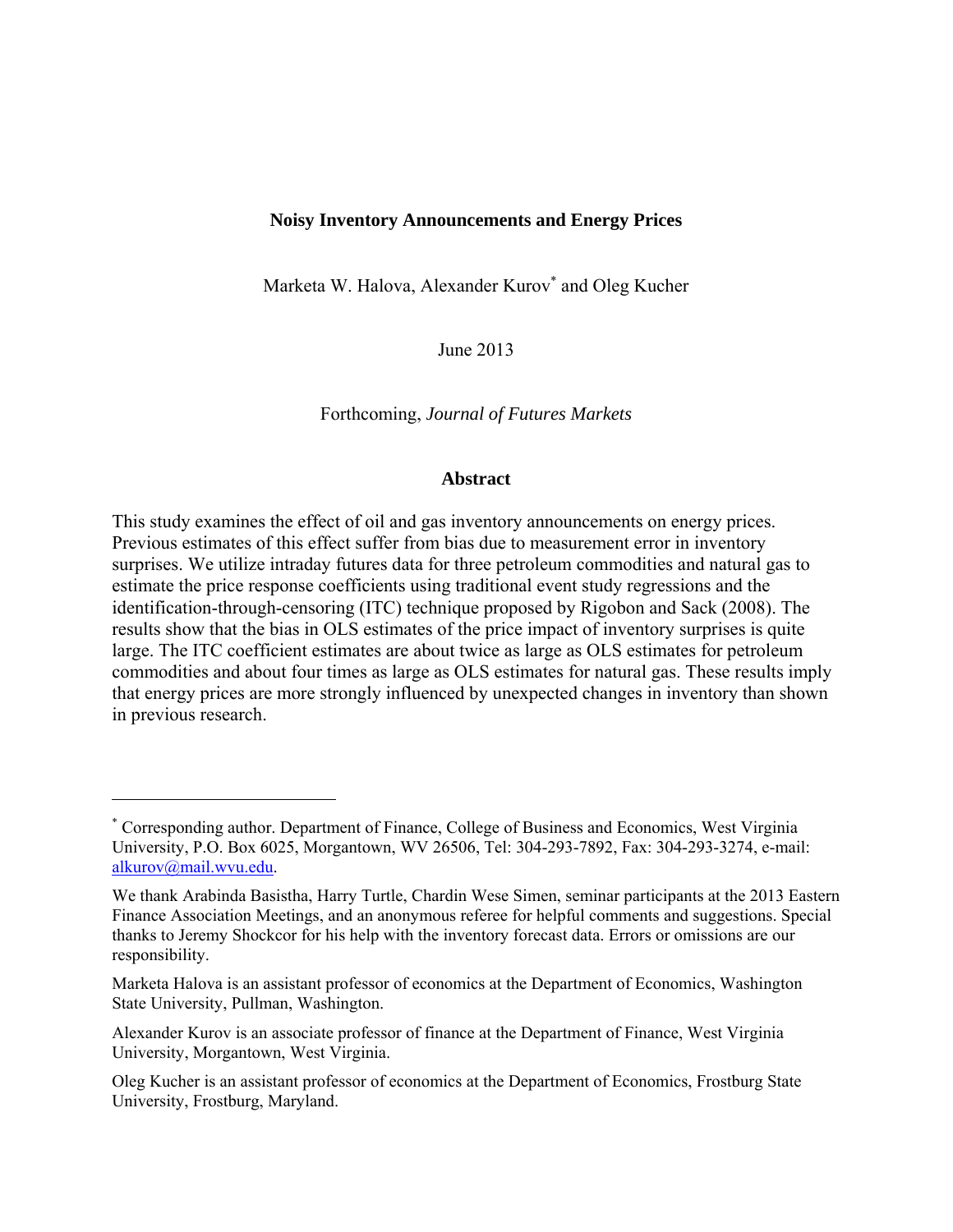## **Noisy Inventory Announcements and Energy Prices**

## **Abstract**

This study examines the effect of oil and gas inventory announcements on energy prices. Previous estimates of this effect suffer from bias due to measurement error in inventory surprises. We utilize intraday futures data for three petroleum commodities and natural gas to estimate the price response coefficients using traditional event study regressions and the identification-through-censoring (ITC) technique proposed by Rigobon and Sack (2008). The results show that the bias in OLS estimates of the price impact of inventory surprises is quite large. The ITC coefficient estimates are about twice as large as OLS estimates for petroleum commodities and about four times as large as OLS estimates for natural gas. These results imply that energy prices are more strongly influenced by unexpected changes in inventory than shown in previous research.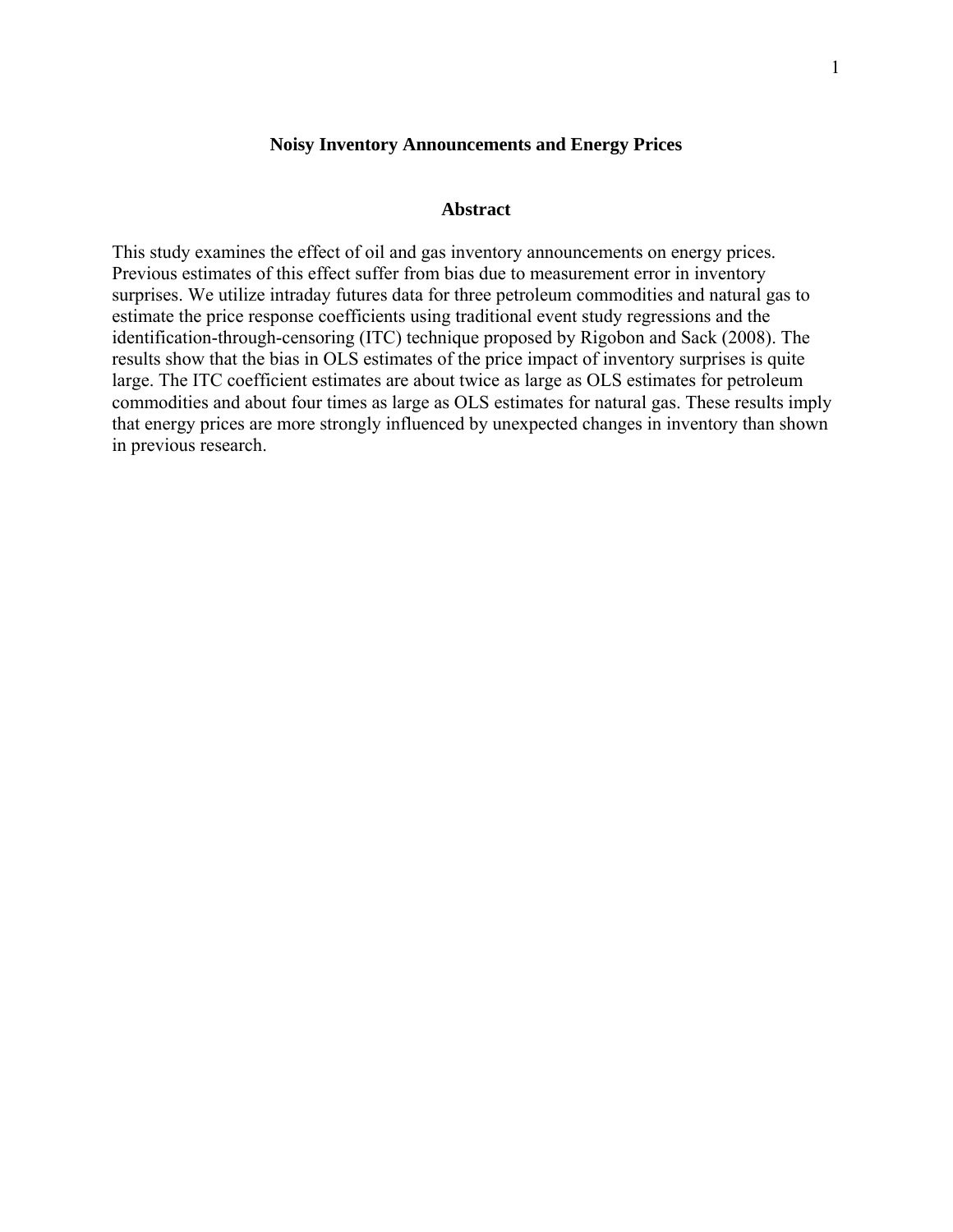## **1. Introduction**

 $\overline{a}$ 

Commodity prices are volatile. There is much debate in the academic literature whether this volatility is driven primarily by supply and demand fundamentals or by speculative trading (e.g., Kilian and Murphy, 2012, Büyükşahin and Harris, 2011, Tang and Xiong, 2012). An important strand of this literature investigates the effect of public news on commodity prices.<sup>1</sup> Boudoukh, Richardson, Shen, and Whitelaw (2007) show that even when relevant fundamentals can be easily measured, modeling their impact on prices is not a trivial exercise.<sup>2</sup> When researchers are unable to explain the majority of commodity price variation by fundamental factors, the logical conclusion is that most of the volatility is generated by uninformed speculative trading.

We examine the effect of fundamentals, represented by news about inventory, on energy futures prices. Inventory reports for petroleum and natural gas are prepared by the U.S. Energy Information Administration (EIA). The oil and gas inventory reports are widely followed by market participants because the release of these reports often triggers large price moves. For example, on March 19, 2009, the price of natural gas futures for April delivery jumped almost 13% after EIA data showed a larger than expected withdrawal of natural gas from inventories.

Linn and Zhu (2004) find a large increase in volatility of natural gas futures returns after the release of the Natural Gas Storage Report. Gay, Simkins, and Turac (2009) show that a 1% unexpected increase in natural gas inventory results in an approximately 1% drop in the natural gas futures price. Chang, Daouk, and Wang (2009) find a significant response of crude oil futures returns to unexpected inventory changes immediately after the announcement. Using

<sup>&</sup>lt;sup>1</sup> See, for example, Roll (1984), Bauer and Orazem (1994), Karali and Thurman (2009), Chatrath, Miao, and Ramchander (2012).

<sup>&</sup>lt;sup>2</sup> Boudoukh et al. (2007, p. 411) write: "Even in the comparatively simple setting of the frozen concentrated orange juice futures market, the relation between returns and temperature is nonlinear, multidimensional, and state and path dependent. In other markets, identifying the fundamentals and modeling their relation to prices is likely to be even more difficult."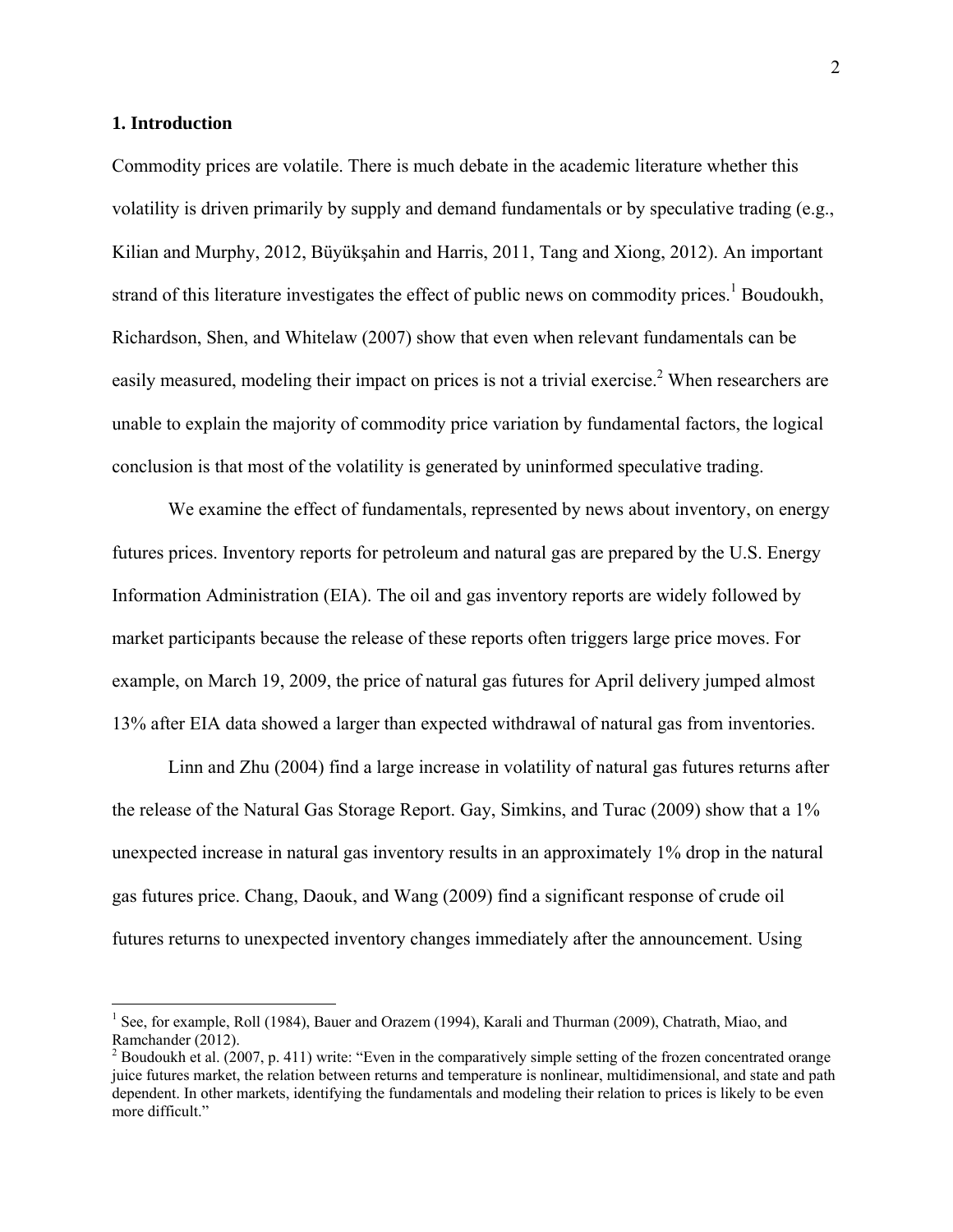cross-sectional data on analyst forecasts of inventory, both Gay et al. (2009) and Chang et al. (2009) provide evidence that prices react more strongly to forecasts of analysts with better prior forecast accuracy. Halova (2012) finds that unexpected changes in natural gas inventory have a statistically significant effect on prices of crude oil futures. Similarly, unexpected changes in crude oil inventory move natural gas futures prices.

Despite using intraday futures returns, Gay et al. (2009) report an  $R^2$  of only about 23% for an event study regression that allows for time variation in the response of natural gas futures to the Natural Gas Storage Report announcements. Chang et al.  $(2009)$  obtain an  $R^2$  of about 35% in the regression of intraday crude oil futures returns on the aggregate forecast error for crude oil, gasoline and distillate fuel oil. It is surprising that much of the price variation remains unexplained by fundamental news even in a narrow intraday window around the most important and widely anticipated information release of the week. Limited explanatory power of event study regressions is consistent with substantial amount of noise in the measured inventory surprises. Due to the presence of noise in measures of inventory surprises, previous estimates of the response of energy prices to such news have been biased towards zero. We contribute to this literature by adjusting for the measurement error bias using the identification-through-censoring technique proposed by Rigobon and Sack (2008).

We examine own- and cross-commodity responses of four energy commodities to inventory news. The results show that the attenuation bias in event study estimates of price responsiveness to inventory surprises is quite large. For example, based on event study estimates, an unexpected 1% increase in natural gas inventory seems to result in a 2.4% decline in natural gas futures prices. In contrast, our estimates adjusted for the measurement error bias show that natural gas prices fall by almost 10% on average in response to a 1% inventory shock. In other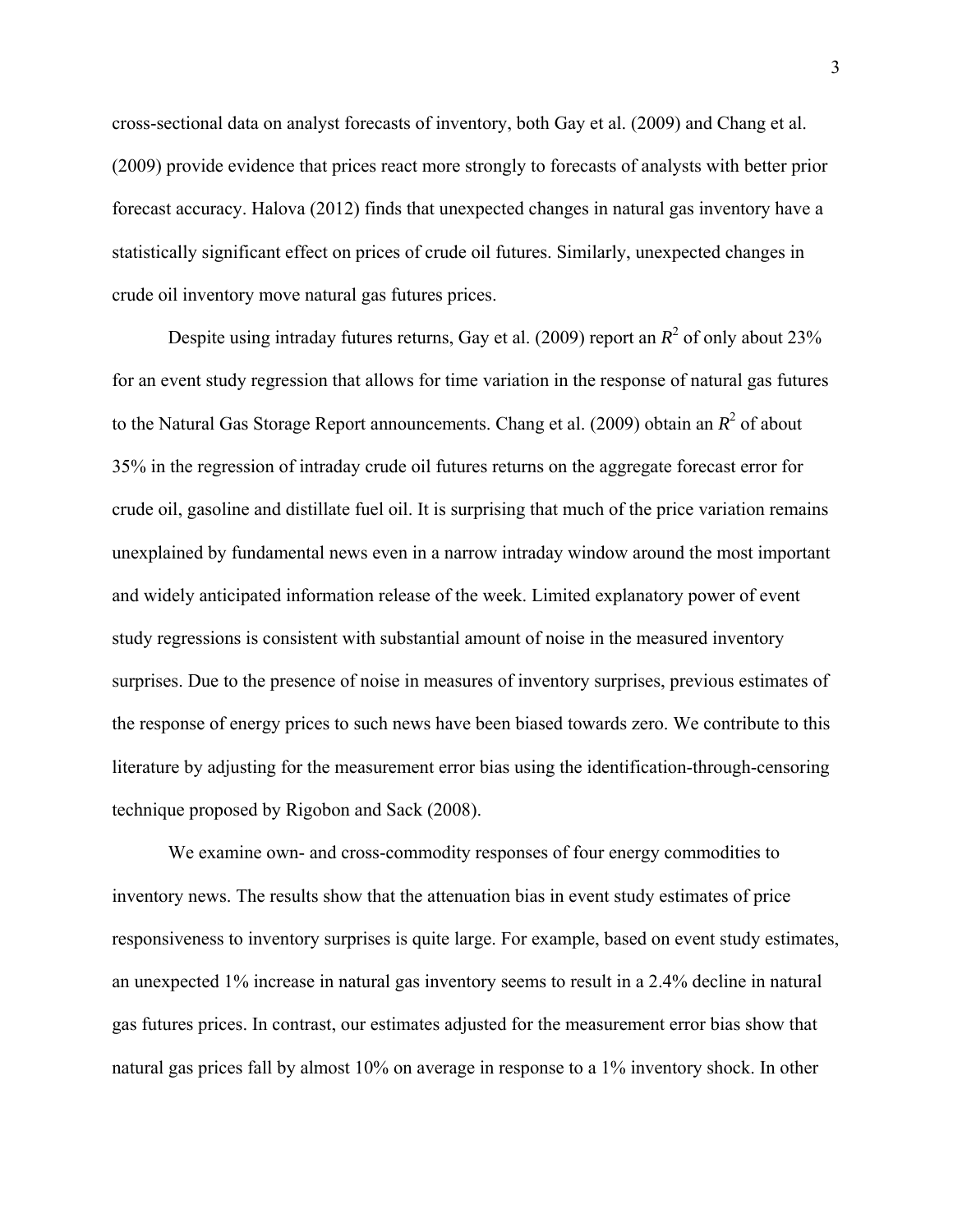words, energy futures prices are much more responsive to inventory announcements than shown in previous research.

Accurately measuring the effect of inventory news on energy prices is important for several reasons. First, unbiased estimates of the response coefficients allow indirect inferences about elasticity of supply and demand curves for energy commodities. Unexpected changes in commodity inventory are driven by supply and demand shocks. Commodity price responses to such shocks are determined by the price elasticity of supply and demand. The less elastic the supply and demand, the larger the price response to a given shock. Our results provide evidence that short-term supply and demand for energy commodities are less elastic than they appear based on traditional event study regression results. This finding helps to explain large fluctuations in energy prices in response to moderate demand and supply disturbances.<sup>3</sup>

Second, our results are useful for modeling price dynamics of energy commodities. Large jumps in energy prices are common, and are often triggered by inventory announcements (e.g., Chiou-Wei, Linn, and Zhu, 2010). Our estimates of the price response coefficients help explain such extreme price changes. This information can be incorporated into dynamic models of energy commodity prices. Finally, knowing sensitivity of energy futures prices to inventory news should help commercial users of energy and energy traders predict price moves based on their forecasts of inventory changes. For example, accurate estimates of the responsiveness of energy commodity prices to inventory news may influence the decision of power generation facilities to accumulate inventory or to acquire a capability to switch between natural gas and oil products.

1

 $3$  Baumeister and Peersman (2012) provide evidence that the increased volatility of crude oil prices since the mid-1980s is explained by declining short-term elasticities of oil demand and oil supply. They show that variance of oil demand and supply shocks actually declined during this period.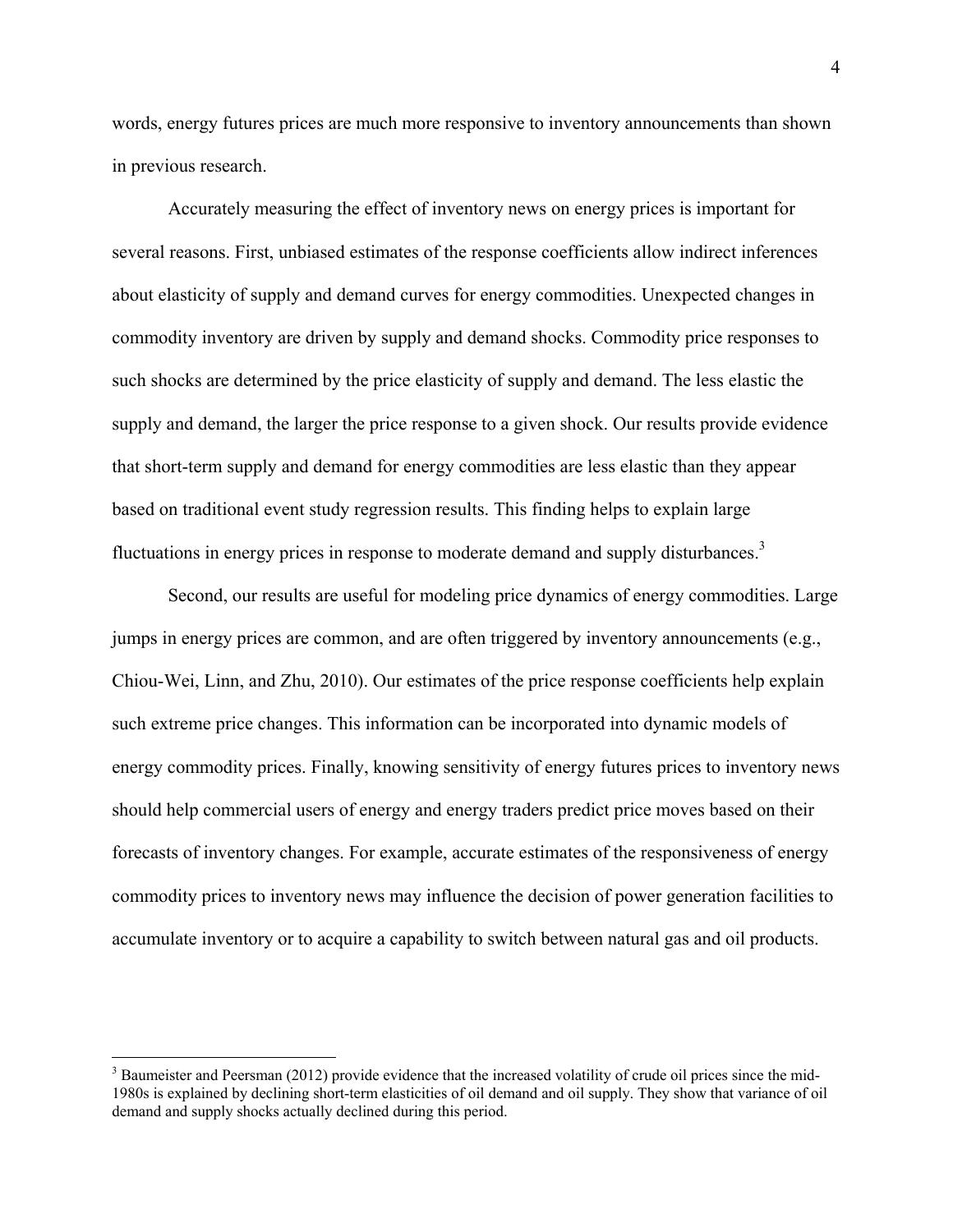#### **2. Identification-Through-Censoring**

In a typical event study, asset returns are regressed on the unexpected component of the data release. In the context of inventory announcements with one inventory surprise and one commodity return, this approach implies the following specification:

$$
R_{t} = \chi_{t} + \varepsilon_{t},
$$
  

$$
z_{t} = \Delta I_{t} - E_{t-\tau} \left[ \Delta I_{t} \right],
$$
 (1)

where  $R_t$  is the commodity futures return in the event window around the announcement,  $\Delta I_t$  is the actual change in inventory,  $E_{t-\tau}[\Delta I_t]$  is the market's expectation of the inventory change before the release, and  $\varepsilon$  is an i.i.d error term representing price movements unrelated to the data release. The surprise component of the inventory announcement is  $z_t$ .

To estimate the response coefficient  $\gamma$  more precisely, previous studies use futures returns in a narrow intraday window surrounding the data release. This approach reduces the variance of the error term by excluding the influence of most other price-moving events that occur on the same day. To measure the unexpected change in inventory, previous studies use the Bloomberg consensus forecasts. Gay et al. (2009) provide evidence that this measure of market expectations is an improvement over forecasts obtained from historical inventory data using statistical approaches. However, the resulting measure of the unexpected change in inventory contains measurement error. This measurement error comes from two sources. First, the surveybased measure of expected inventory changes is an imprecise proxy for market expectations at the time of the announcement. For example, the analyst forecasts used to compute the Bloomberg consensus forecast may come from an unrepresentative sample of analysts, and at least some of these forecasts are likely to be out of date at the time of the release of inventory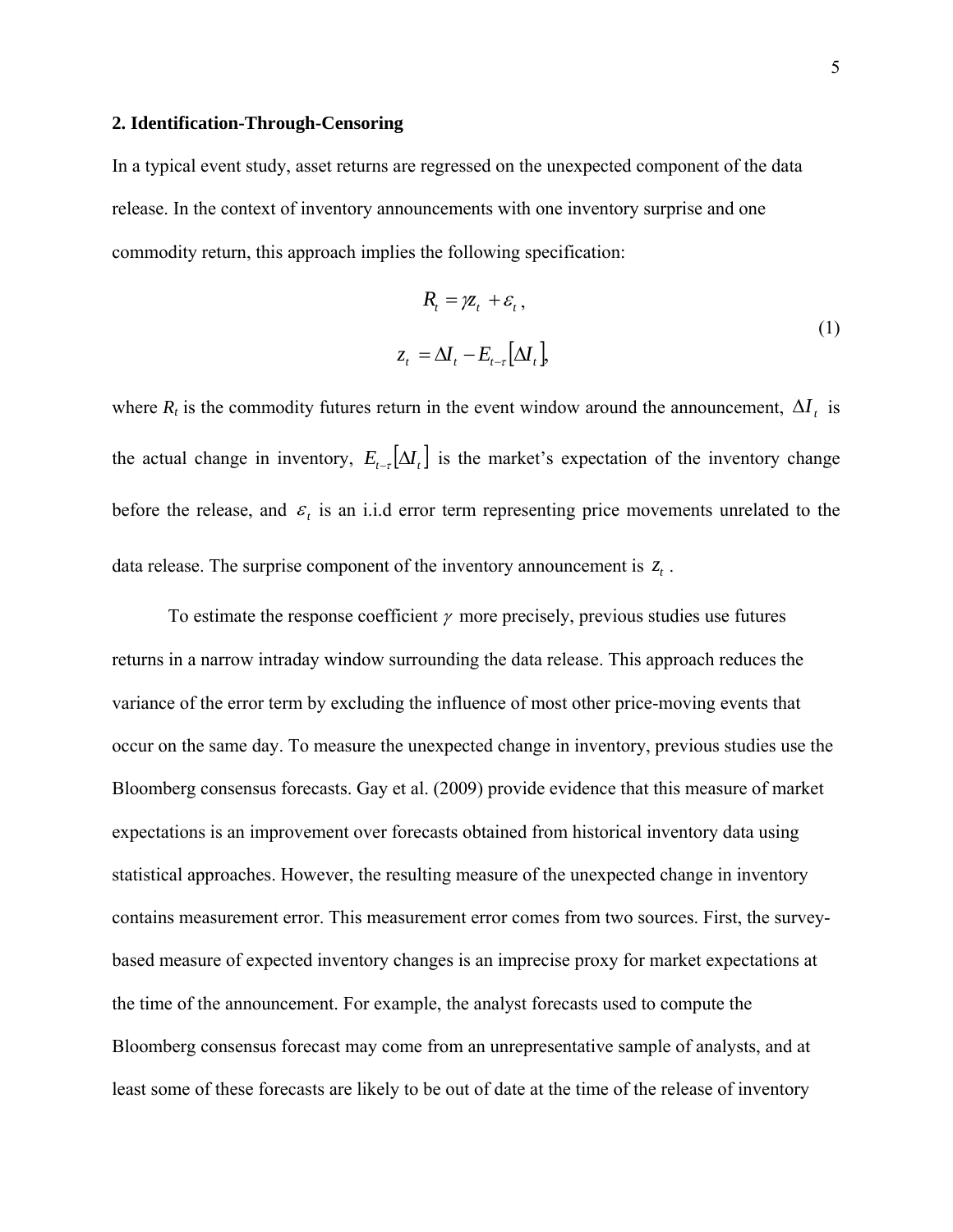data. Second, the announced value of the inventory change is a noisy estimate of the true change in inventory, for example, because the EIA's data collection process covers only a sample of storage operators. Therefore, the measured inventory surprise  $z_t$  can be represented as follows:

$$
z_t = z_t^* + \eta_t, \qquad (2)
$$

where  $z_t^*$  is the "true" inventory surprise and  $\eta_t$  is the measurement error.

The market response to the news is driven by the true inventory surprise  $z_t^*$ . However, the true surprise is unobservable. Substituting the measured inventory surprise for its true value leads to the following model, which is typically estimated with OLS:

$$
R_t = \chi_t + \upsilon_t, \n\upsilon_t = \varepsilon_t - \gamma \eta_t.
$$
\n(3)

Since the error term is correlated with the regressor, the OLS estimate of  $\gamma$  is biased. Under reasonable assumptions regarding the disturbance  $\varepsilon$  and the measurement error  $\eta$ , the OLS estimate of  $\nu$  is:

$$
\hat{\gamma}_{OLS} = \gamma \left( 1 - \frac{\sigma_{\eta}^2}{\sigma_{z}^2 + \sigma_{\eta}^2} \right). \tag{4}
$$

Equation (4) shows that the OLS estimate is biased downwards (towards zero), understating the market's response to the news. Rigobon and Sack (2008) argue that the problem of measurement error in the news variable is essentially an identification problem. One can readily compute three quantities: the variance of the asset returns, the variance of the measured news, and the covariance between them. However, these moments are determined by four unknown parameters:  $\gamma$ ,  $\sigma_z^2$ ,  $\sigma_\eta^2$ , and  $\sigma_z^2$ . To solve this identification problem, Rigobon and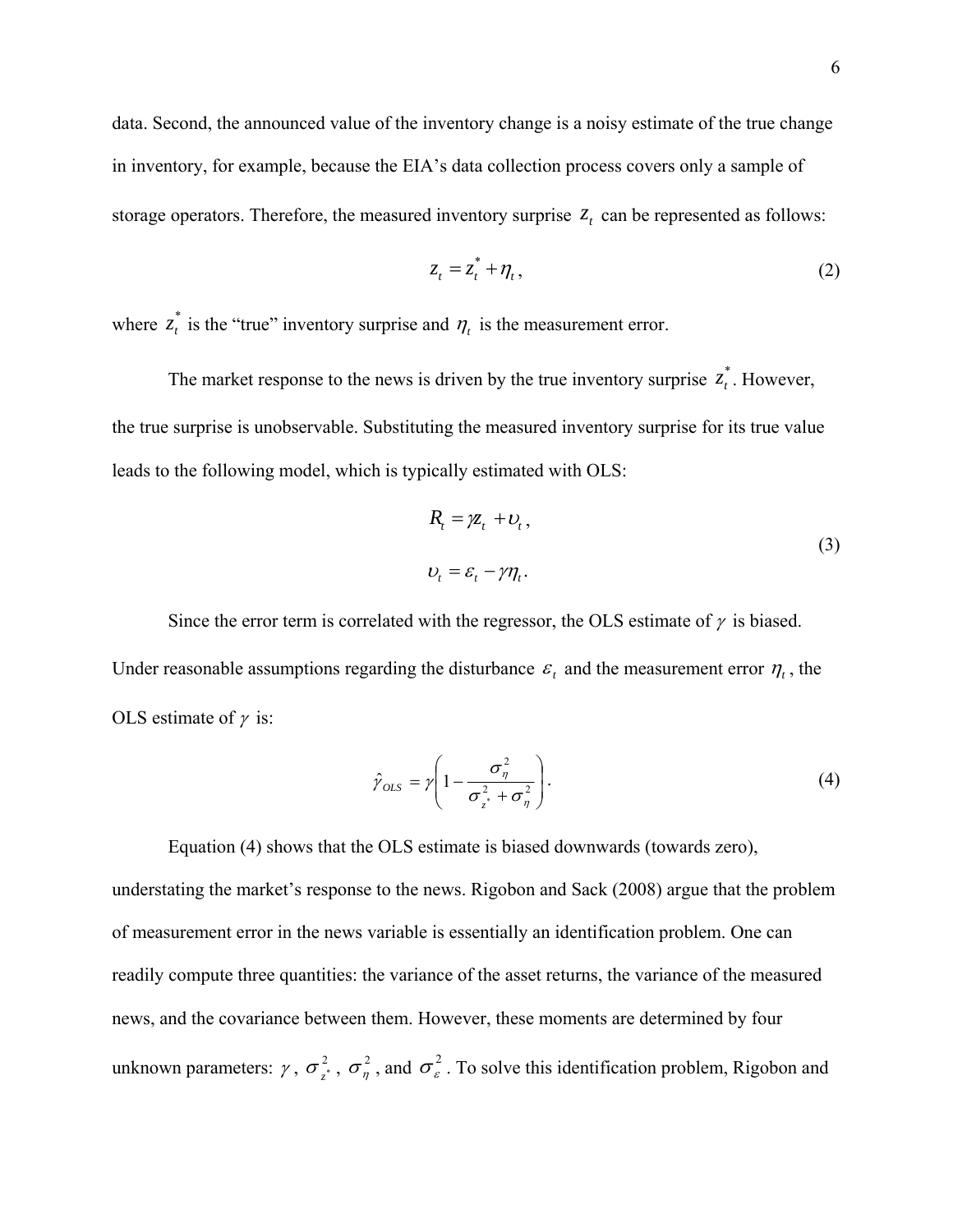Sack (2008) propose a methodology called identification-through-censoring (ITC). Scheduled data releases occur at pre-specified times. On non-event days both the true surprise  $z_t^*$  and the measurement error  $\eta_t$  are zero. In effect, the measurement error is "censored" on non-event days. Returns on non-event days provide additional information needed for identification. This approach can be represented as follows:

$$
R_{t} = \begin{cases} \gamma z_{t}^{*} + \varepsilon_{t} & t \in D \\ \varepsilon_{t} & t + 1 \in D \end{cases}
$$
  

$$
z_{t} = z_{t}^{*} + \eta_{t},
$$
 (5)

where *D* is the set of announcement days. Assuming that  $\sigma_{\epsilon}^2$  does not change on announcement days, we can estimate this variance using returns before the announcement.<sup>4</sup> This model leads to the following set of moment conditions:

$$
\operatorname{var}(R_{t-1}) = \sigma_{\varepsilon}^{2},
$$
  
\n
$$
\operatorname{var}(R_{t}) = \gamma^{2} \sigma_{z}^{2} + \sigma_{\varepsilon}^{2},
$$
  
\n
$$
\operatorname{var}(z_{t}) = \sigma_{z}^{2} + \sigma_{\eta}^{2},
$$
  
\n
$$
\operatorname{cov}(R_{t}, z_{t}) = \gamma \sigma_{z}^{2}.
$$
  
\n(6)

Solving these equations for the main parameter of interest, we get:

 $\overline{a}$ 

$$
\gamma = \frac{\text{var}(R_t) - \text{var}(R_{t-1})}{\text{cov}(R_t, z_t)}.
$$
\n(7)

Volatility varies over the trading day in a predictable manner. Therefore, we use preevent-day returns in the same intraday interval as the interval used to compute event-day returns.

<sup>&</sup>lt;sup>4</sup> Returns do not have to be conditionally homoscedastic to satisfy this identifying assumption. Return volatility varies over time. Yet, unless the variance of the structural shocks is systematically different between the event and pre-event days, it is appropriate to use the pre-event-day returns to estimate the variance of the structural shocks.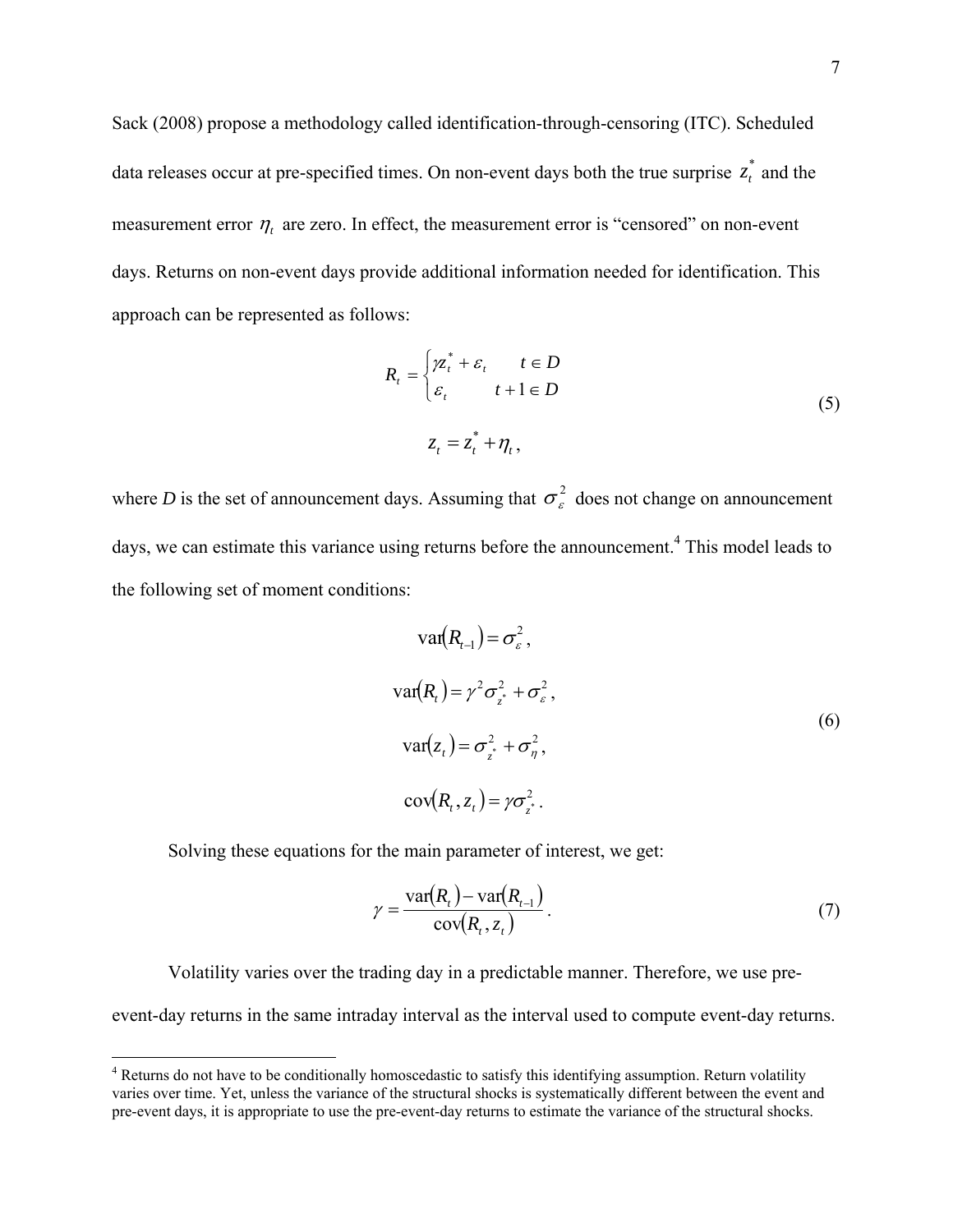For example, when the Petroleum Status Report is released on the regular schedule (Wednesday at 10:30 a.m.), the event-window returns are computed in the interval from 10:25 a.m. to 10:40 a.m. on the day of the announcement. Non-announcement returns are computed in the interval from 10:25 a.m. to 10:40 a.m. on the day before.

The Petroleum Status Report announcements include inventory estimates for three petroleum commodities: crude oil, gasoline, and distillate. Chang et al. (2009) show that gasoline and distillate inventory surprises move crude oil futures prices. Therefore, in addition to the inventory surprise for crude oil, they also use the aggregate petroleum inventory surprise. However, inventory surprises for crude oil, gasoline and distillate are likely to have a larger effect on prices of crude oil, gasoline, and heating oil, respectively. The ITC estimation can easily accommodate multiple markets and multiple data surprises. In the case of three data surprises and three markets, the model becomes:

$$
R_{1,t} = \gamma_{1,1} z_{1,t}^{*} + \gamma_{2,1} z_{2,t}^{*} + \gamma_{3,1} z_{3,t}^{*} + \varepsilon_{1,t},
$$
\n
$$
R_{2,t} = \gamma_{2,1} z_{1,t}^{*} + \gamma_{2,2} z_{2,t}^{*} + \gamma_{3,2} z_{3,t}^{*} + \varepsilon_{2,t},
$$
\n
$$
R_{3,t} = \gamma_{3,1} z_{1,t}^{*} + \gamma_{3,1} z_{2,t}^{*} + \gamma_{3,3} z_{3,t}^{*} + \varepsilon_{3,t},
$$
\n
$$
z_{1,t} = z_{1,t}^{*} + \eta_{1,t},
$$
\n
$$
z_{2,t} = z_{2,t}^{*} + \eta_{2,t},
$$
\n
$$
z_{3,t} = z_{3,t}^{*} + \eta_{3,t}.
$$
\n(8)

Estimating this model involves 27 unknown parameters (nine response coefficients, three variances of the structural shocks  $\varepsilon_{i,t}$ , three variances of the true surprises  $z_{i,t}^*$ , three variances of the noise terms  $\eta_{i,t}$ , three covariances of the structural shocks, three covariances of the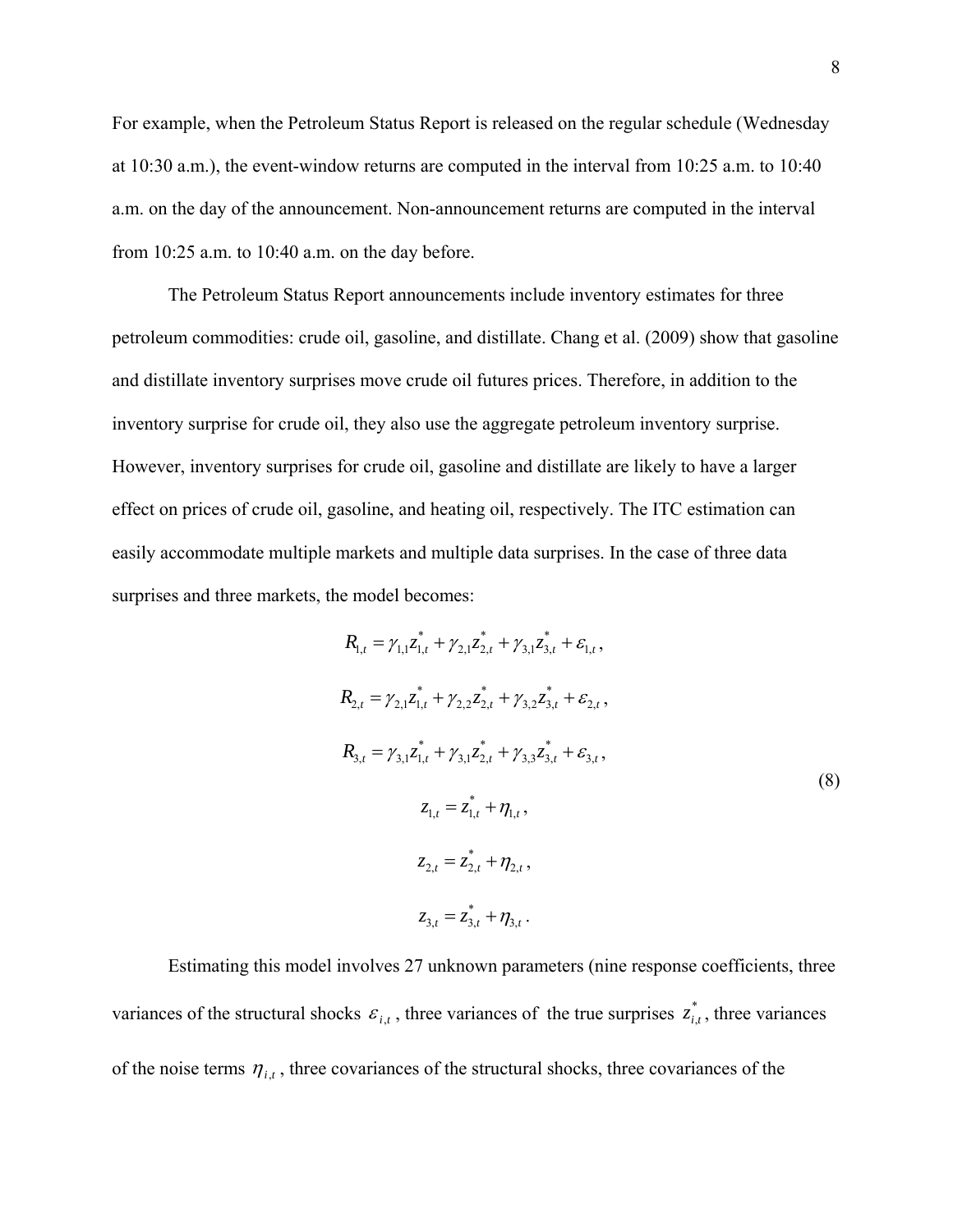surprises, and three covariances of the noise terms). Futures returns and the observed data surprises provide 27 moment equations. This number includes six moment equations provided by the variance-covariance matrix of non-announcement returns and 21 moment equations provided by the variance-covariance matrix of announcement window returns and inventory surprises. The model parameters can be estimated using the generalized method of moments  $(GMM)$ .<sup>5</sup>

It is also interesting to examine the effect of the Petroleum Status Report announcements on natural gas futures prices. Therefore, we estimate a model that includes returns in all four energy futures markets and the three separate inventory surprises contained in the Petroleum Status Report. The model is similar to that shown in equation set (8) above, but includes one additional equation for the fourth futures return. Adding the fourth return equation involves estimating seven additional parameters. The expanded variance-covariance matrix of returns and inventory surprises provides eleven additional moment equations.<sup>6</sup> Therefore, the ITC estimator is over-identified, as in Rigobon and Sack (2008).

To compare the explanatory power of OLS and ITC estimations, we compute the following pseudo- $R^2$  statistic for our ITC models:

$$
R_i^{2*} = 1 - \frac{\sigma_{\varepsilon_i}^2}{var(R_{it})}
$$
\n
$$
(9)
$$

This statistic represents the fraction of return variance explained by the model. Because variances of the structural shocks  $\varepsilon_i$  are estimated using non-event returns, this formula for pseudo- $R^2$  assumes that inventory surprises explain all of the increase in return variance around the announcement.

 $<sup>5</sup>$  The GMM estimation theory is based on asymptotic principles. To make sure that ITC estimates are reliable in a</sup> finite sample, we estimated an ITC model with one data surprise and two markets using artificial data. The ITC estimates were close to the assumed population parameter values, showing that the ITC estimates are reliable. A detailed description of this exercise is available upon request.

<sup>&</sup>lt;sup>6</sup> The moment equations for this model are shown in the Appendix.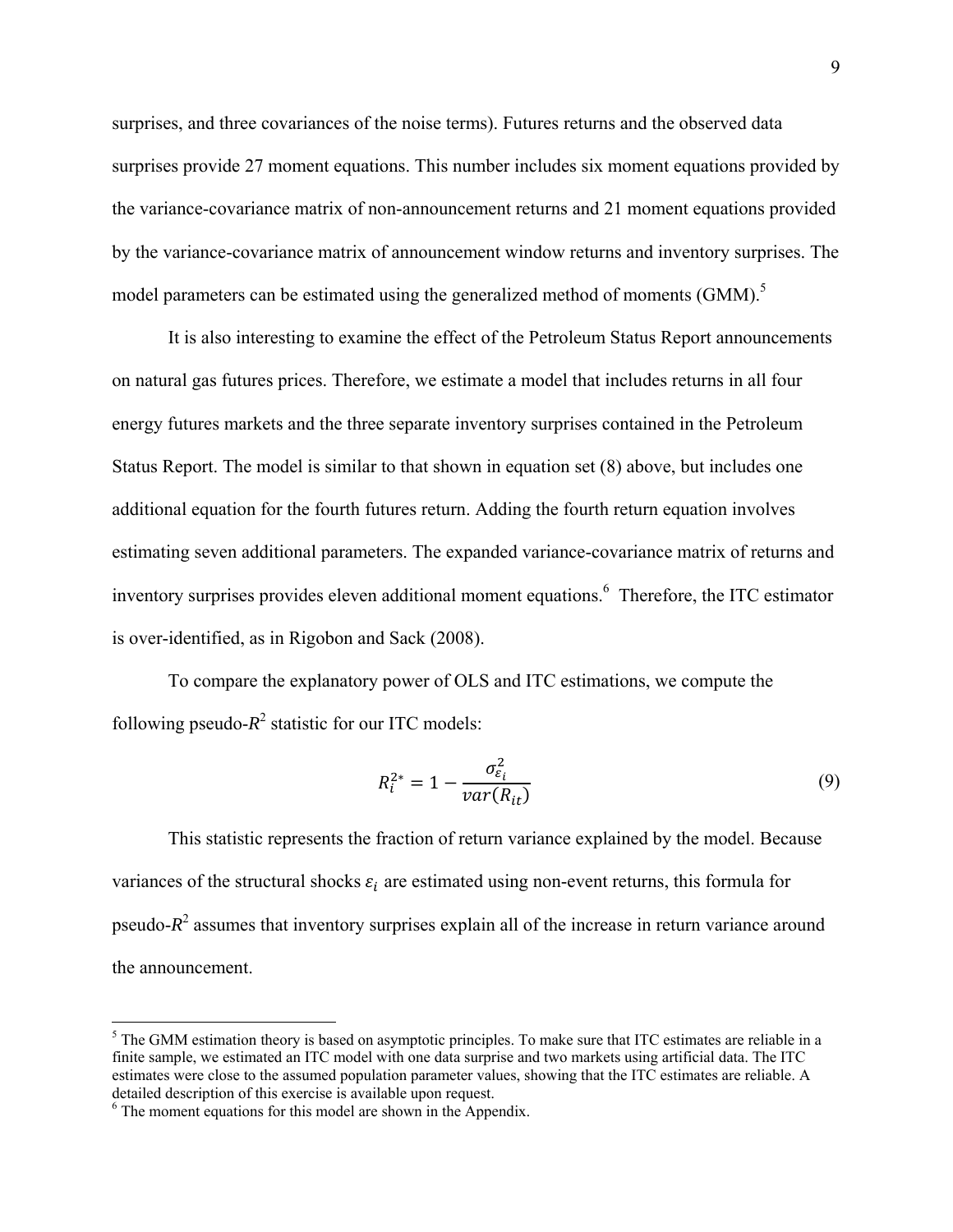## **3. Data and Sample Selection**

## *3.1. Energy Inventory Reports*

Our data for the U.S. inventory of crude oil and other petroleum products are obtained from the Weekly Petroleum Status Report compiled by the EIA. The data include weekly ending commercial stocks of crude oil, gasoline, and distillate fuel oil. The data included in the Petroleum Status Report are collected by the EIA on weekly surveys from a sample of operators at several key points along the petroleum production and supply chain.<sup>7</sup> The key data in the Petroleum Status Report are released at 10:30 a.m. (Eastern Time) every Wednesday for the week ending the previous Friday. For some weeks which include holidays, releases are delayed by one day.

 The inventory data for natural gas represent weekly estimates of natural gas in underground storage in the Lower 48 States. These estimates are reported in the EIA's Weekly Natural Gas Storage Report. $^8$  The data in this report are obtained from a survey of a sample of natural gas storage operators. The report is released at 10:30 a.m. (Eastern Time) every Thursday, except for certain weeks that include Federal holidays. Historical dates and times of release for both inventory reports are obtained from Bloomberg.

Figure 1 shows historical values of inventory for crude oil, distillate, gasoline, and natural gas over our sample period.<sup>9</sup> The natural gas inventory exhibits strong seasonality. On average, natural gas inventory increases from April to November and falls during the heating season in winter and early spring.

## [Insert Figure 1 about here]

 $<sup>7</sup>$  The survey and estimation methodology used in the Weekly Petroleum Status Report are described at</sup> http://www.eia.gov/pub/oil\_gas/petroleum/data\_publications/weekly\_petroleum\_status\_report/current/pdf/appendixb.pdf 8<br><sup>8</sup> The methodology used in the Natural Gos Storage Benert is described at http://ir.gis.gov/per/pethodo

<sup>&</sup>lt;sup>8</sup> The methodology used in the Natural Gas Storage Report is described at  $\frac{http://ir.eia.gov/ngs/methodology.html}{http://ir.eia.gov/ngs/methodology.html}$ .

These data are available on the EIA's website at http://www.eia.gov/.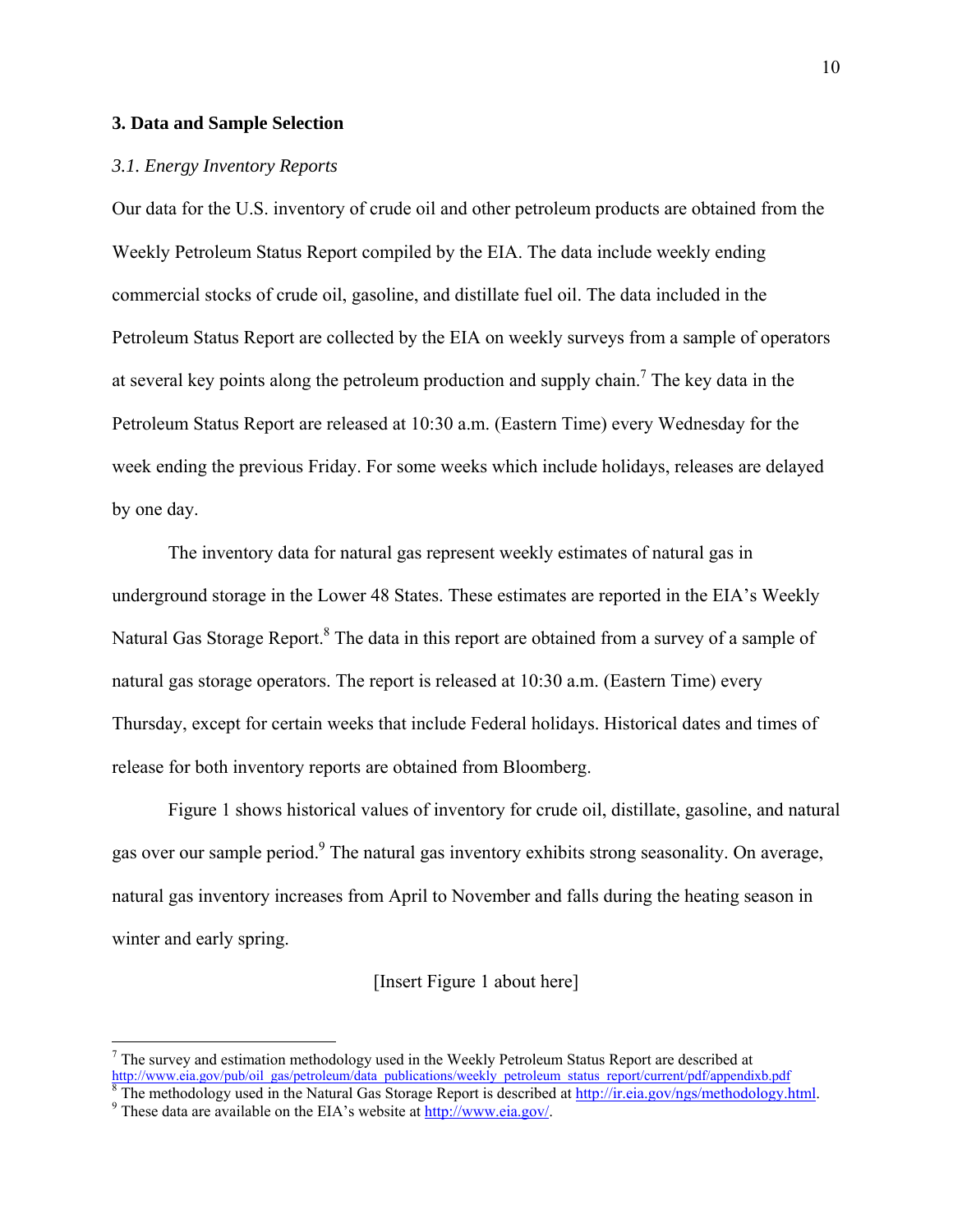## *3.2. Sample Selection*

Our sample period extends from July 16, 2003 through June 27, 2012.<sup>10</sup> This period contains  $468$ releases of the Petroleum Status Report and 467 releases of the Natural Gas Storage Report. During this period, there were 30 occasions when the two reports were released simultaneously, at 10:30 a.m. on Thursdays. We exclude such simultaneous announcements from the sample. A few observations are removed due to missing futures returns data. The final sample contains 435 observations for each of the two inventory reports.

## *3.3. Inventory Surprises*

 $\overline{a}$ 

To compute the unexpected changes in inventory, or inventory surprises, we need a proxy for the market expectations at the time of the inventory announcement. Following the previous literature, we use the Bloomberg consensus forecasts to measure expected changes in inventory. The consensus forecast is computed as the median of individual analyst forecasts. We compute inventory surprises as the difference between the actual and expected change in inventory, divided by the inventory level.

Summary statistics for inventory surprises are shown in Panel A of Table I. The standard deviation of inventory surprises for natural gas is lower than those for crude oil and other petroleum products. This indicates that natural gas inventory changes are more predictable than petroleum inventory changes. This higher predictability is likely to be related to the seasonal pattern in the natural gas inventory.

[Insert Table I about here]

<sup>&</sup>lt;sup>10</sup> Our sample period begins in July 2003 because the first Weekly Petroleum Status Report announcement date for which Bloomberg forecast data is available for all three petroleum commodities is July 16, 2003.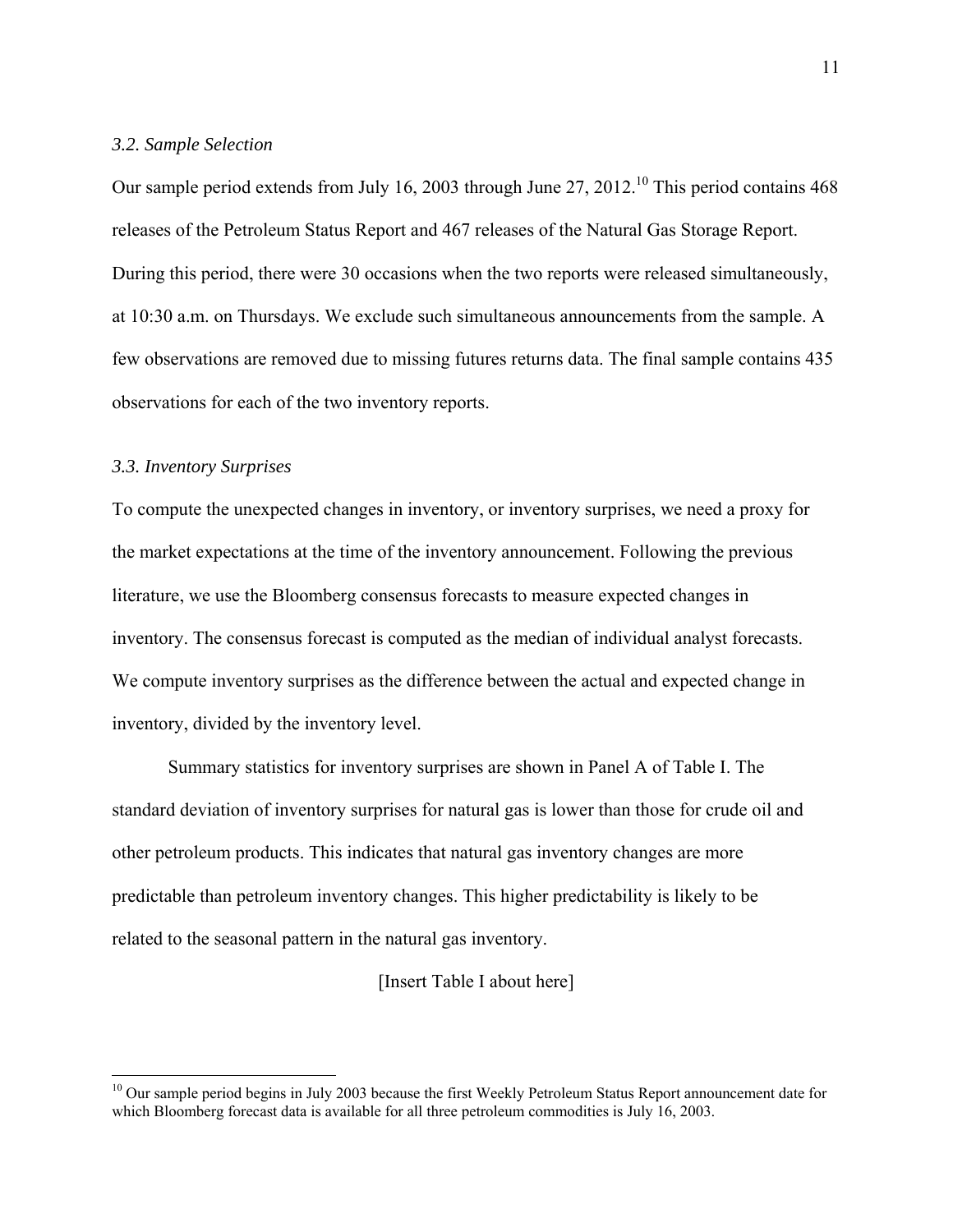## *3.4. Energy Futures Returns*

To examine the response of energy prices to inventory news, we use intraday futures prices for WTI crude oil, gasoline, heating oil, and natural gas.<sup>11</sup> These futures contracts are traded on the New York Mercantile Exchange (NYMEX). Energy futures markets are very liquid, with the combined average daily trading volume in the four futures contracts that we examine exceeding 1.2 million contracts in the first six months of 2012. Futures markets have been shown to dominate price discovery in energy commodities (e.g., Schwarz and Szakmary, 1994).

We compute continuously compounded returns in an intraday event window surrounding the inventory announcement surprises using prices of the nearby futures contract. The nearby contract becomes relatively illiquid in its last few days of trading. Therefore, in the last three days of trading of the nearby contract we substitute prices of the next closest contract. The event window is from five minutes before to ten minutes after the announcement time.<sup>12</sup> The 15minute event window allows for a comparison of our results with results of existing studies looking at the market response to energy inventory announcements. For example, Gay, Simkins, and Turac (2009) also use 15-minute intervals containing the announcement.

Summary statistics for futures returns are shown in Panel B of Table I. The table also provides non-announcement day returns, which are used in the ITC estimation. We use equally matched numbers of event and non-event days. The non-announcement day returns are computed in the same 15-minute intraday intervals as the announcement day returns. For the Petroleum Status Report, the non-announcement day returns are computed using futures prices from the day before the announcement. Because the Petroleum Status Report is normally released exactly one

 $11$  The futures market data are obtained from Genesis Financial Technologies.

<sup>&</sup>lt;sup>12</sup> The results with longer event windows are similar.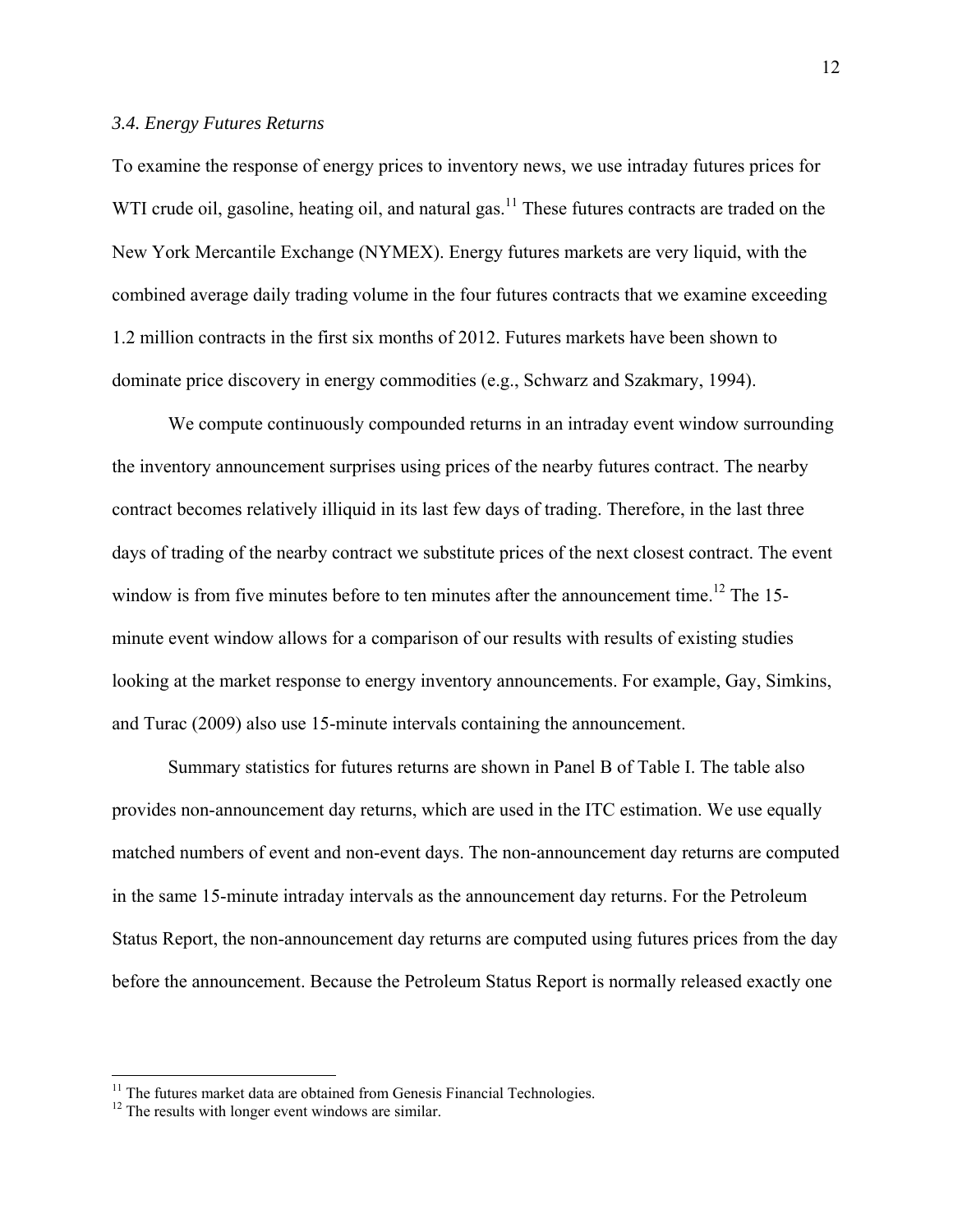day before the Natural Gas Storage Report, the non-announcement day returns for the Natural Gas Storage Report are computed using futures prices from two days before the announcement.

The table shows that volatility of petroleum futures returns approximately doubles when the Petroleum Status Report is released. The increase in volatility of the natural gas futures around releases of the Natural Gas Storage Report is even larger. Volatility of natural gas futures returns also increases somewhat after the release of the Petroleum Status Report. In contrast, volatility of petroleum futures seems to be unchanged after the release of the Natural Gas Storage Report.

Figure 2 shows cumulative average returns (CARs) for crude oil and natural gas futures around the inventory announcements. The CARs are presented separately for positive and negative inventory surprises. Futures prices tend to increase when the inventory is lower than expected and decline when the inventory is larger than expected. The negative relation between excess supply shocks and futures return movements is consistent with basic economic theory (prices fall when supply increases). The natural gas futures returns after the release of the Natural Gas Storage Report tend to be larger in absolute value than returns in the crude oil futures market following the release of the Petroleum Status Report. There also seems to be some asymmetry between the effects of positive and negative inventory surprises. Specifically, positive inventory surprises tend to be followed by bigger price moves, particularly in the natural gas futures market. Overall, the figure shows that the price impact of the news is immediate and appears to be permanent.

## [Insert Figure 2 about here]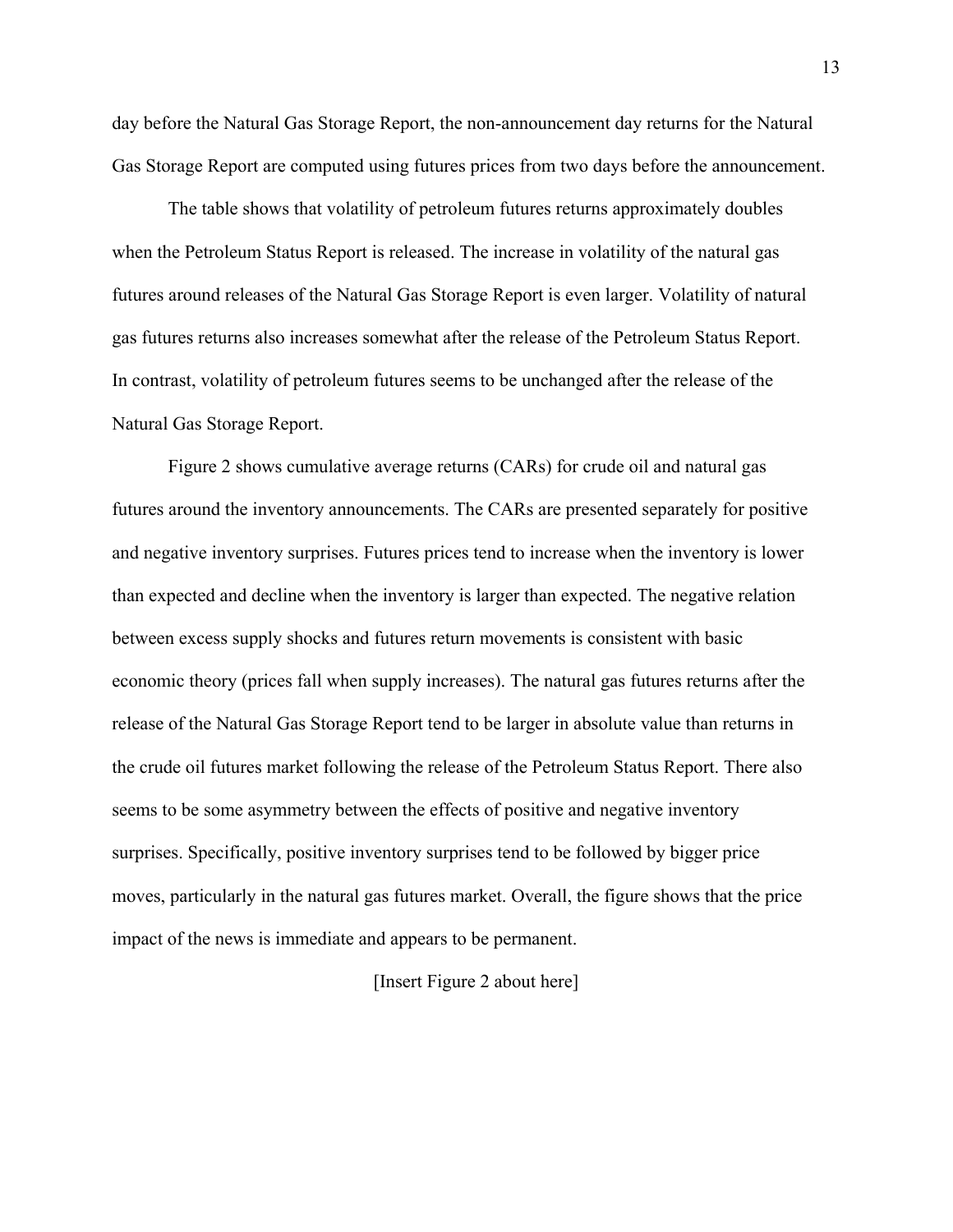## **4. Empirical Results**

### *4.1. Full Sample Results*

Estimation results for the effect of petroleum inventory surprises on energy prices are presented in Table II.<sup>13</sup> According to the OLS estimates, a 1% unexpected increase in crude oil inventory leads to an approximately 0.5% drop in the crude oil futures price. The corresponding ITC estimate is more than twice as large. As expected, the response coefficients differ across the three inventory surprises. For example, the ITC estimate of the crude oil response coefficient for crude oil inventory surprises is about –1.06, whereas the crude oil response coefficient for gasoline inventory surprises is only about –0.55. The corresponding estimates for gasoline futures are about –0.52 and –1.25, respectively. All three petroleum inventory surprises have similar (and relatively small) impacts on the natural gas futures prices. The average ratio of ITC to OLS estimates ranges from about 1.7 for natural gas to about 1.9 for crude oil, showing that traditional event study regressions underestimate the energy market responses to news about petroleum inventory by approximately a factor of two. The estimated proportion of the variance of the measured inventory surprise due to noise ( $\sigma_{\eta}^2/\sigma_z^2$ ) ranges from about 49% for gasoline to about 59% for crude oil, showing that the measured inventory surprises are quite noisy. For comparison, the corresponding statistic for several major macroeconomic announcements reported in Rigobon and Sack (2008) exceeded 90%.

## [Insert Table II about here]

To examine the effects of the natural gas inventory announcements on the four energy commodity markets, we estimate an ITC model with four markets and one inventory surprise. The model has 16 unknown parameters, and the variance-covariance matrix of futures returns

<sup>&</sup>lt;sup>13</sup> Inventory surprises and futures returns are demeaned prior to estimation.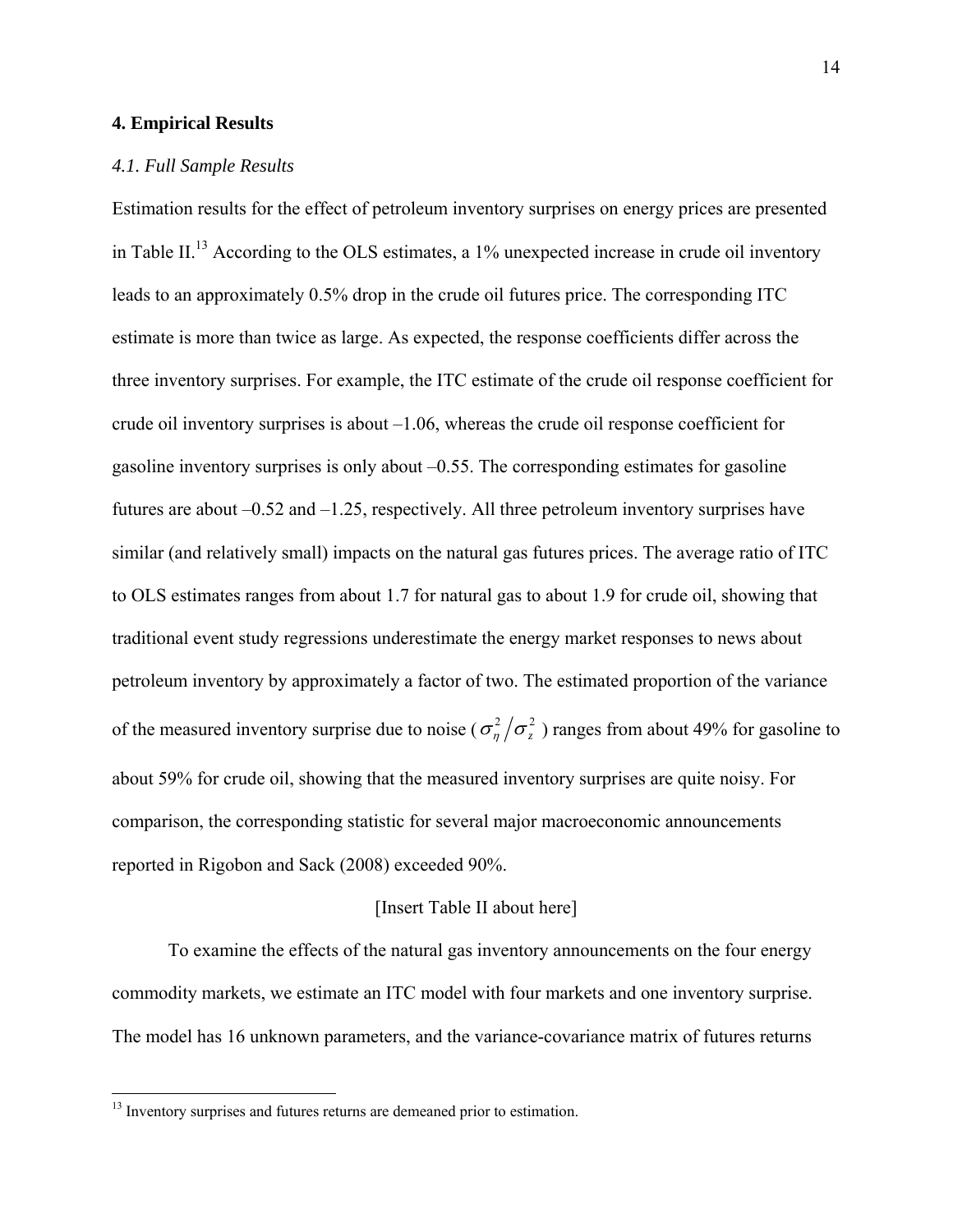and inventory surprises provides 25 moment equations. The full sample ITC and OLS estimation results are presented in Panel A of Table III. The OLS estimate of the response coefficient for natural gas futures is about –2.4, implying that an unexpected 1% increase in natural gas in storage results in a 2.4% drop in natural gas futures prices. This estimate is somewhat larger in absolute value than the corresponding estimate for an earlier sample period in Gay et al. (2009). The ITC estimate of the response coefficient for natural gas is almost four times as large as the OLS estimate. The estimated proportion of the variance of the measured inventory surprise due to noise for natural gas inventory surprises is about 73%.

#### [Insert Table III about here]

Both the OLS and ITC estimates of the effect of natural gas inventory surprises on petroleum commodity prices are statistically significant. For the cross-commodity effects of the natural gas inventory surprises, the ratio of ITC to OLS estimates ranges from about 2.5 for gasoline to about 3.3 for crude oil. The difference between ITC and OLS coefficient estimates reported in Tables II and III is economically significant. It implies that supply and demand curves for energy commodities are much less elastic than suggested by the previous event study results. Based on the pseudo- $R^2$  values of the ITC estimations, inventory surprises explain a much larger fraction of return variance than it appears from the explanatory power of the OLS regressions.

Rigobon and Sack (2008) point out that macroeconomic surprises included in the model often coincide with the release of other important data. Volatility induced by information releases not accounted for in the model may lead to an upward bias in the ITC estimates. Similar considerations apply in our case. For example, the Natural Gas Storage Report includes not only the total amount of natural gas in storage (for which Bloomberg survey forecasts are available),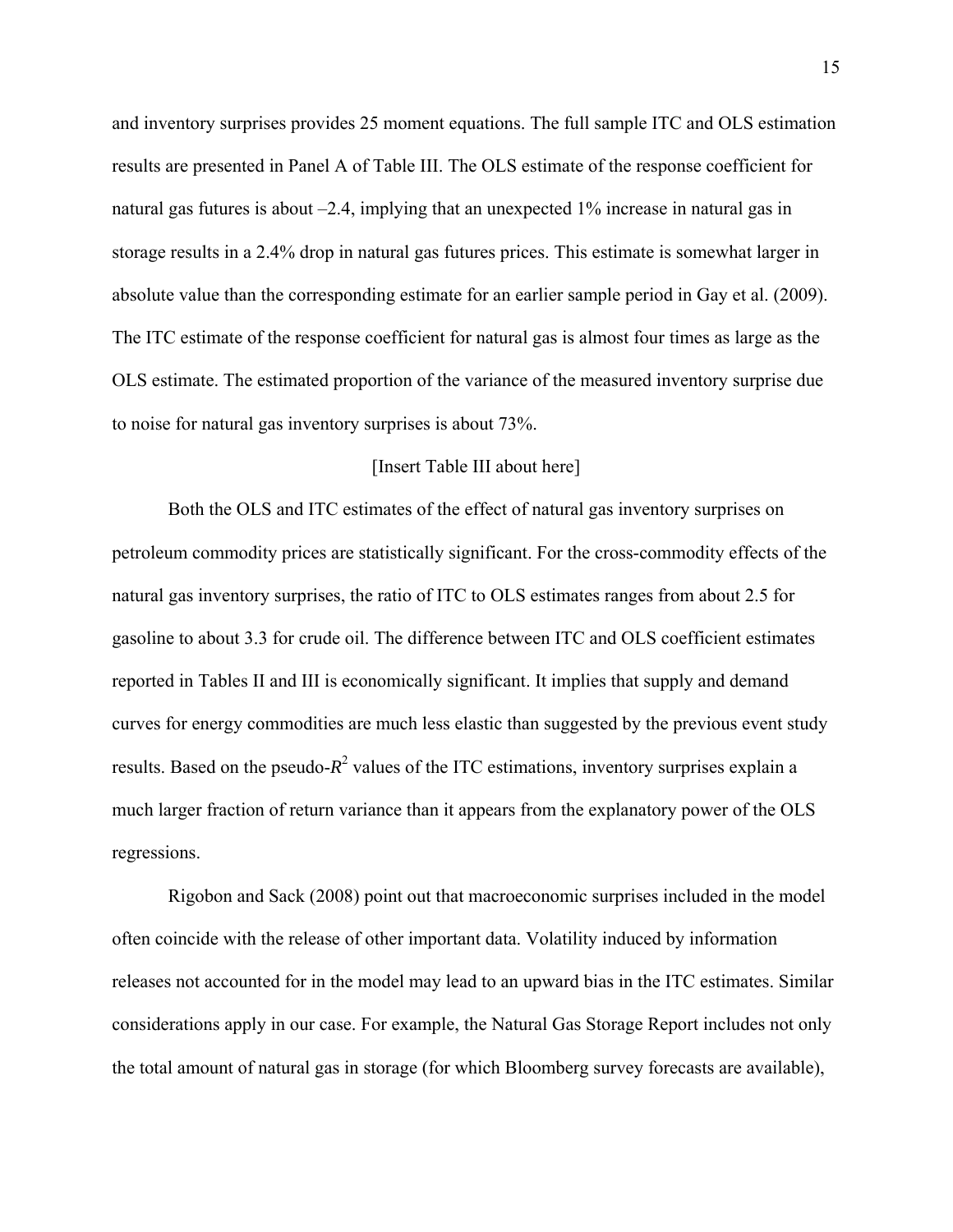but also the storage amounts for the East, West, and Producing regions. Even if the overall amount of gas in storage is equal to the market's expectations, there may be unexpected changes in regional gas inventories that may move energy futures prices. Therefore, ITC estimates may have some upward bias.

## *4.2. Injection and Withdrawal Seasons for Natural Gas*

Natural gas storage involves two calendar periods: the "injection season" (April through October) and the "withdrawal season" (November through March). During injection, inventory surprises are determined to a large extent by supply shocks related to the technology of gas storage. During withdrawal, unexpected changes in natural gas inventory are driven primarily by demand shocks due to weather. Gay et al. (2009) argue that, since the demand curve for natural gas is less elastic than the supply curve, prices should respond more strongly to storage surprises during the injection season than during the withdrawal season. They find empirical support for this hypothesis. Gay et al. (2009) also provide evidence that inventory changes are less predictable during the withdrawal season.

An alternative explanation for the seasonal variation in the price response to inventory news is that, due to a larger proportion of noise in the variance of the measured inventory news, the OLS attenuation bias is larger during the withdrawal season. To examine this issue, we estimate the four-commodity model for the Natural Gas Storage Report announcements separately for injection and withdrawal seasons. The results are provided in Panels B and C of Table III. Consistent with Gay et al. (2009), the OLS estimate of the own-commodity response to natural gas storage surprises is about 55% larger in absolute value during the injection season than during withdrawal. The ITC estimate of the own-commodity response coefficient is still larger in absolute value during the injection season than during withdrawal, but only by about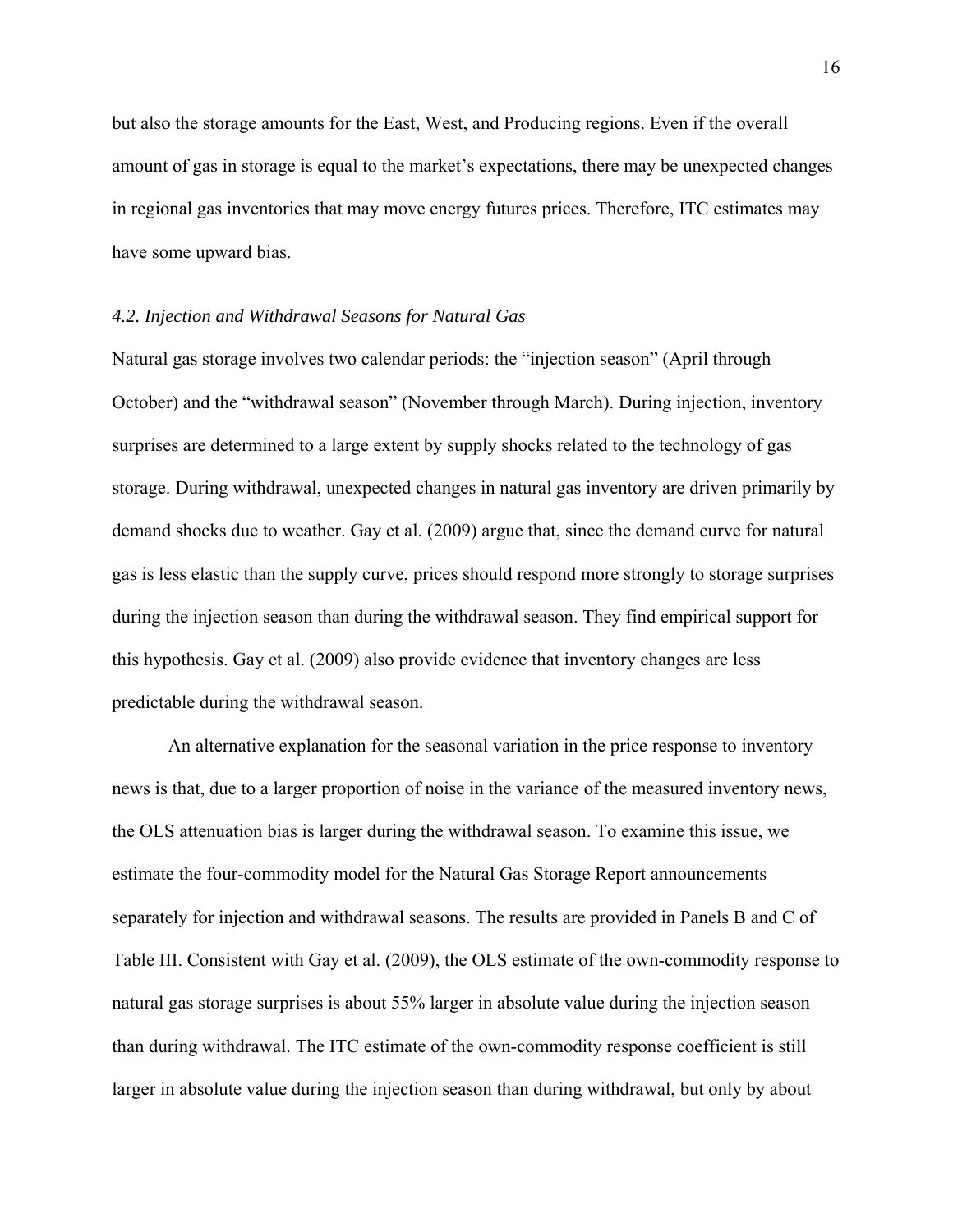33%. The OLS estimates of cross-commodity effects are not statistically significant during the withdrawal season. The corresponding ITC estimates for crude oil and heating oil are statistically significant. Consistent with our expectations, there is evidence that noise accounts for a larger proportion of the variance of the measured inventory surprises during the withdrawal season.

## *4.3. The Effect of Analyst Forecast Dispersion on Response Coefficients*

Chiou-Wei et al. (2010) examine the effect of market uncertainty on the response of the natural gas futures prices to the storage surprises. They use the standard deviation of the individual analysts' forecasts of the change in inventory as a proxy for market uncertainty. They find that the market response to inventory surprises estimated with OLS is significantly weaker at times of greater dispersion in analyst forecasts. In a study of the response of stock returns to earnings surprises, Imhoff and Lobo (1992) also find that firms with high dispersion of analyst forecasts exhibit little or no price response to earnings surprises. They provide evidence that analyst forecast dispersion is more likely to proxy for noise in earnings surprises than for uncertainty about the firm's earnings prospects.

Abarbanell, Lanen and Verrecchia (1995) show theoretically that the price response coefficient is negatively related to forecast dispersion for two reasons. First, measurement error in earnings surprises increases in the dispersion of analyst forecasts and introduces a downward bias in the earnings response coefficients. Second, even when the earnings surprise is measured without error, the market response increases in forecast precision, which is negatively related to forecast dispersion. In the context of earnings forecasts, precision reflects the extent to which current earnings is informative about future earnings and therefore about the firm value. Permanent changes in earnings provide a more precise signal about future earnings than do transitory earnings changes.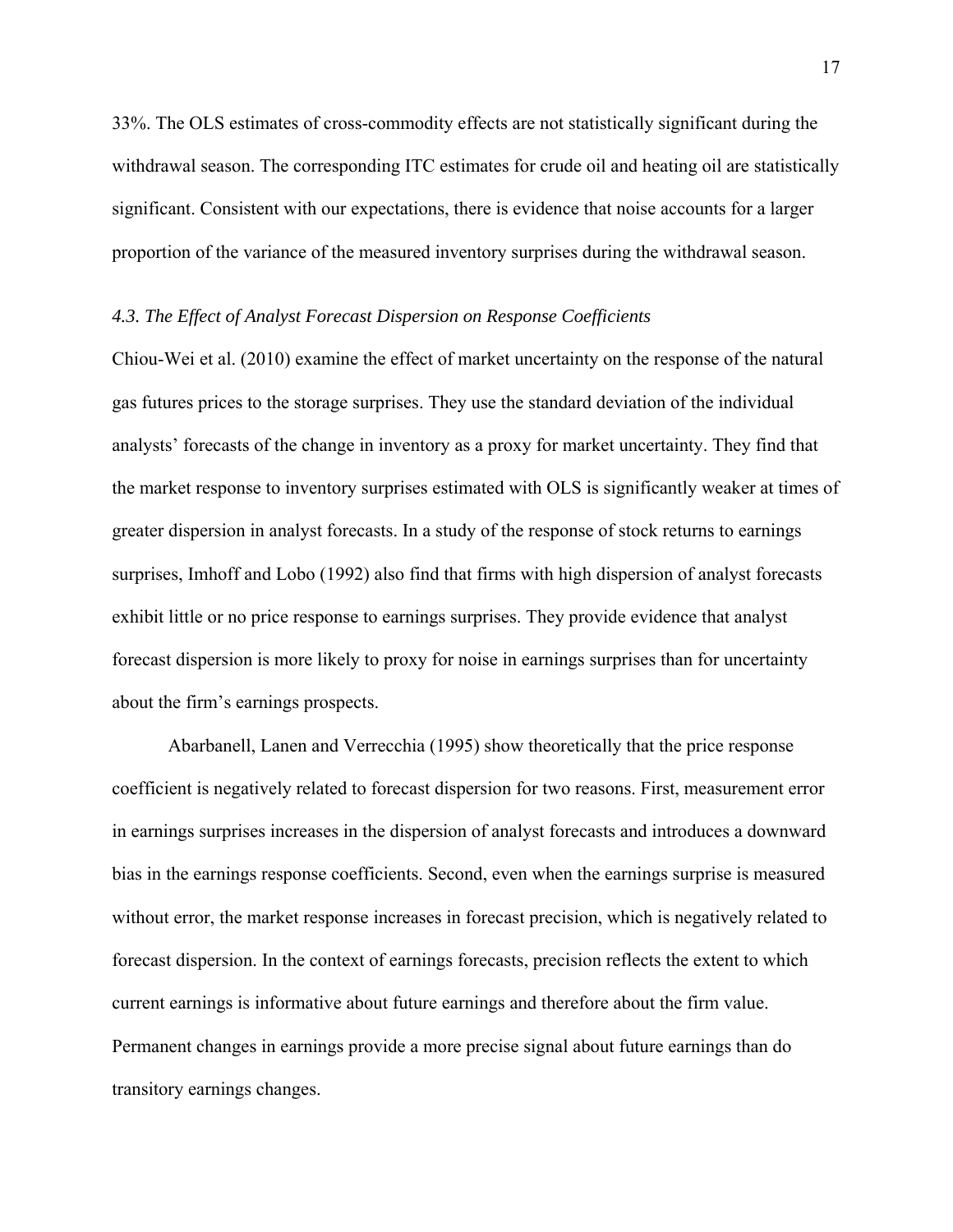Figure 3 shows the standard deviation of analyst forecasts of natural gas inventory changes divided by the reported level of inventory. Consistent with Gay et al. (2009), dispersion of analyst forecasts tends to be much larger during the withdrawal season. The figure also shows a decline in the average level of forecast dispersion over our sample period.

## [Insert Figure 3 about here]

 We examine whether the effect of analyst forecast dispersion on the estimates of the market response to the Natural Gas Storage Report announcements is driven by measurement error in inventory surprises.<sup>14</sup> The sample is partitioned into two parts based on whether the analyst forecast dispersion for a given announcement is above or below its median value for the entire sample. Panels D and E of Table III show OLS and ITC estimation results for these two subsamples. As expected, the OLS estimate of the response of natural gas prices to storage announcements is much larger in the low dispersion subsample. The difference between the two estimates is almost a factor of three  $(-5.0$  in the low dispersion subsample versus  $-1.8$  in the high dispersion subsample). The OLS  $R^2$  of the natural gas regression is twice as high in the low dispersion subsample as in the high dispersion subsample.

 The ITC estimate of the response coefficient for natural gas ranges from about –10.8 in the low dispersion subsample to  $-7.8$  in the high dispersion subsample. The estimated proportion of the variance of the measured inventory surprise due to noise is about 77% in the high dispersion subsample compared to about 52% in the low dispersion subsample. These results imply that much of the effect of analyst forecast dispersion on the OLS estimate of the response coefficient for natural gas is due to the attenuation bias induced by measurement error in inventory surprises. These findings also provide support for using the dispersion of analyst

<sup>&</sup>lt;sup>14</sup> This section focuses on the Natural Gas Storage Report announcements because their single inventory surprise allows for straightforward partitioning of the sample based on analyst forecast dispersion.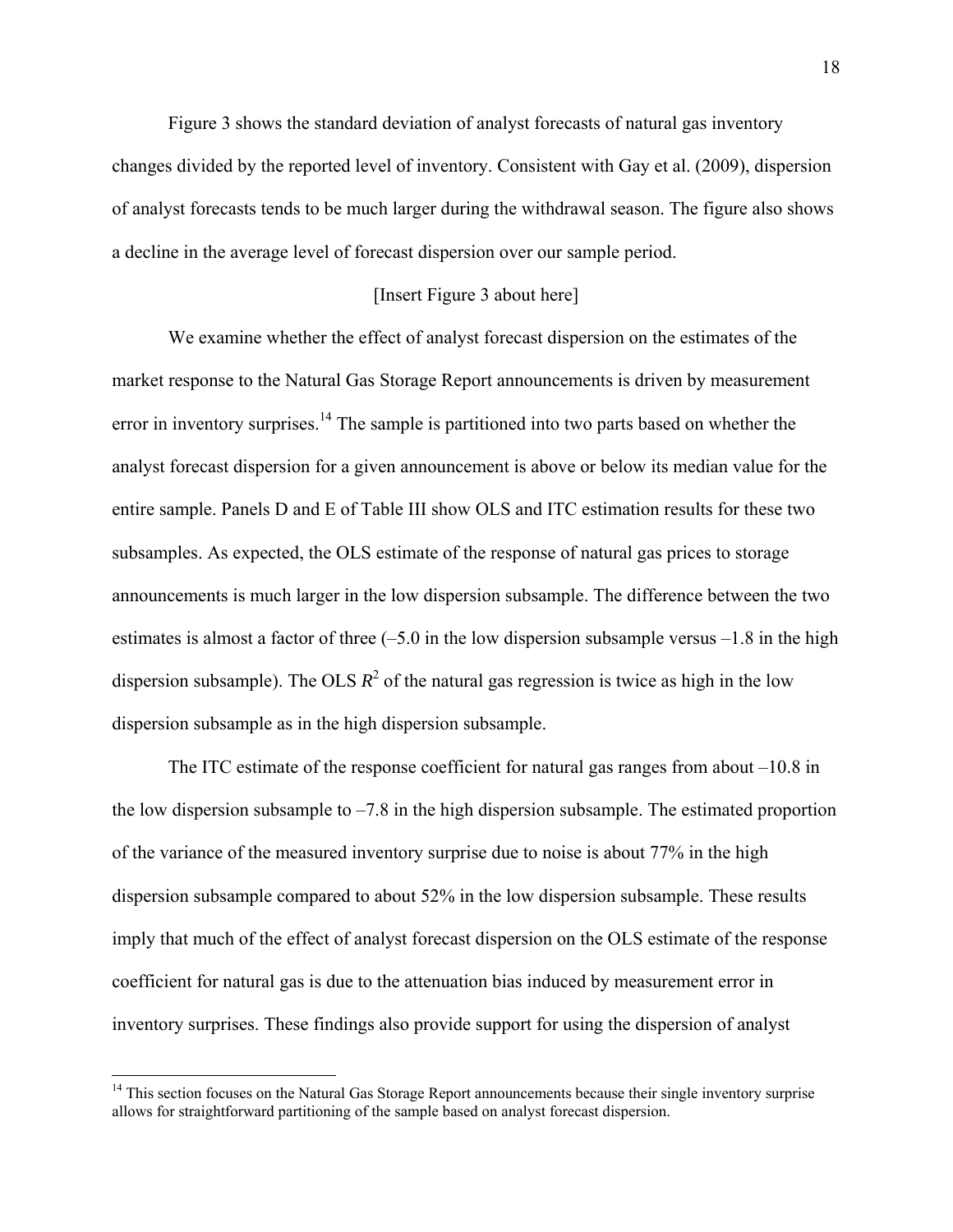forecasts as a proxy for measurement error. Even after correcting for the bias induced by noise in inventory surprises, the market response to the news is somewhat stronger in the low dispersion subsample. This finding is consistent with the notion that the forecast dispersion conveys information about precision of analyst forecasts.15

 The fact that forecast dispersion increases during the withdrawal season raises the question whether the difference in price response coefficients between the injection and withdrawal seasons is driven by variation in forecast dispersion. We estimated an OLS regression that included the inventory surprise and the inventory surprise interacted with a dummy variable for the withdrawal season. Consistent with the results in Panels B and C of Table III, the coefficient of the interaction term is positive and statistically significant. However, this coefficient becomes insignificant when an interaction of the inventory surprise with a dummy for high forecast dispersion is added to the model.<sup>16</sup> This finding supports the conclusion that the smaller OLS estimate of the response to inventory surprises during the withdrawal season is due, at least in part, to a larger proportion of noise in inventory surprises.

A possible reason behind the somewhat smaller ITC estimate of the price response during the withdrawal season is lower precision of inventory surprises during withdrawal. As mentioned above, inventory changes during withdrawal are driven primarily by demand shocks due to weather. Such demand shocks tend to be temporary (e.g., Pindyck, 2001), which implies lower precision of inventory surprises.

<sup>&</sup>lt;sup>15</sup> Hautsch and Hess (2007) and Burgstahler and Chuk (2010) use the analyst forecast dispersion as a proxy for precision.

<sup>&</sup>lt;sup>16</sup> These regression results are not tabulated to save space but are available upon request.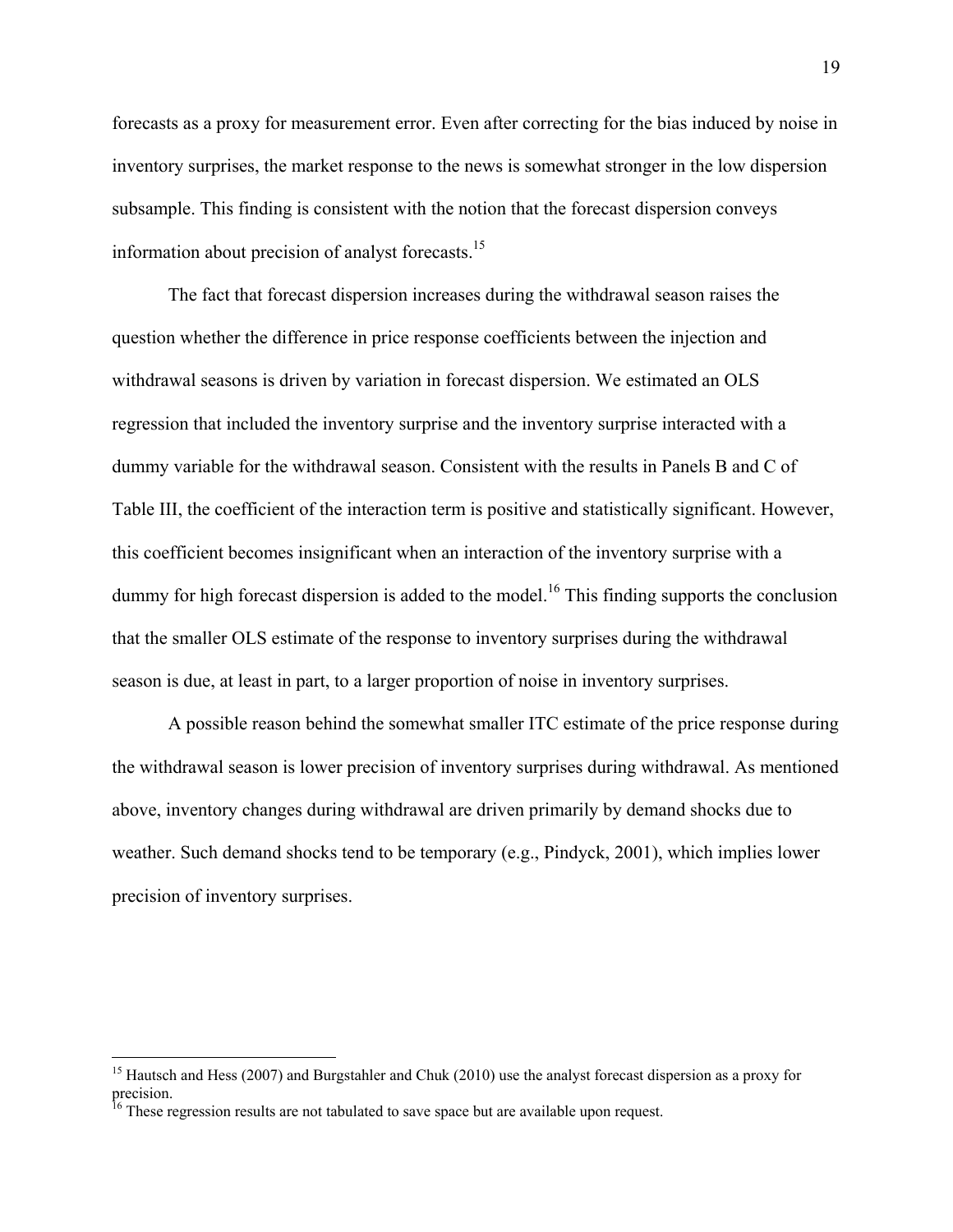## *4.4. Decoupling of Natural Gas and Petroleum Markets*

This subsection examines whether the cross-commodity effects of petroleum and natural gas inventory announcements have diminished in recent years. Figure 4 shows weekly spot prices of natural gas and energy equivalent prices of WTI crude oil.<sup>17</sup> After collapsing during the 2008 recession, oil prices resumed their climb. Natural gas prices, however, have drifted downwards, after briefly trading at energy parity with oil in December 2008. This divergence between natural gas and oil prices is consistent with Ramberg and Parsons (2012), who show that the cointegrating relationship between the two prices is not stable through time. By June 2012, the energy equivalent price of oil exceeded the price of natural gas by a factor of six. This apparent decoupling of oil and gas prices has coincided with the shale gas boom in the U.S.

## [Insert Figure 4 about here]

 We begin by computing the daily realized correlation between natural gas and crude oil futures returns as follows:  $18$ 

$$
RC_{i} = \frac{\sum_{i=1}^{m} R_{o,i} R_{g,i}}{\sqrt{\sum_{i=1}^{m} R_{o,i}^{2} R_{g,i}^{2}}},
$$
\n(9)

where  $R_{o,i}$  and  $R_{g,i}$  are continuously compounded returns of the most actively traded crude oil and natural gas futures contracts, respectively, in a 5-minute intraday interval *i*, and *m* is the number of such intervals in trading day *t*.

1

<sup>&</sup>lt;sup>17</sup> Natural gas prices are normally quoted in dollars per million British thermal units (BTU). One barrel of WTI crude oil contains 5.825 million BTUs. Therefore, energy equivalent price of crude oil can be computed by dividing the WTI crude price per barrel by 5.825.

<sup>&</sup>lt;sup>18</sup> This measure is proposed by Andersen, Bollerslev, Diebold, and Labys (2001) and used by Wang, Wu, and Yang (2008), among others.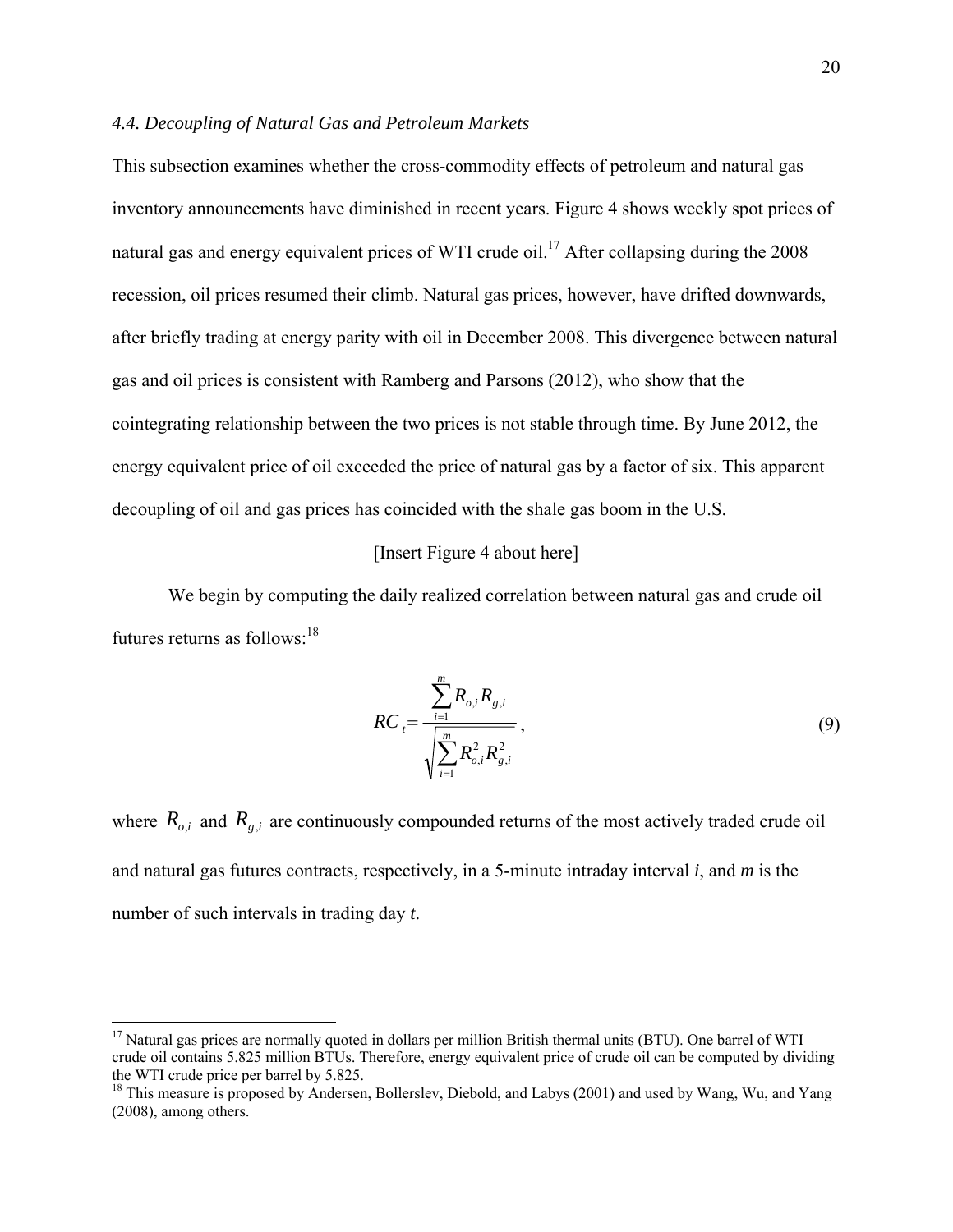Figure 5 shows a pronounced decline in the correlation between the two energy futures markets in late 2009. The Quandt-Andrews breakpoint test for one or more unknown structural breakpoints identifies a shift in the mean of the realized correlations on December 11, 2009. The mean of the realized correlation declined from about 0.45 before December 2009 to about 0.09 after this structural break. This decline is strongly statistically significant.

## [Insert Figure 5 about here]

 Table IV presents correlations of event-window returns in the four energy futures markets. The correlations between natural gas and petroleum futures returns after the release of the Natural Gas Storage Report are both economically meaningful and strongly statistically significant during the period before December 11, 2009. These correlations become small and statistically insignificant in the more recent period. A similar pattern is observed for return correlations around the Petroleum Status Report announcements, although two of the three correlation coefficients for natural gas remain statistically significant after December 2009.

#### [Insert Table IV about here]

Table V shows estimates of the effect of the natural gas inventory announcements on the four energy commodity futures markets before and after the decoupling of oil and natural gas markets. The OLS estimate of the response coefficient for natural gas is more than twice as high in the more recent period compared to the period before December 11, 2009. However, the ITC estimates of this coefficient show little change from one subperiod to the next. The larger attenuation bias in the OLS estimate in the first subperiod is due to a greater proportion of noise in the measured inventory surprises. The proportion of the variance of the measured inventory surprise due to noise declines from about 78% to about 53% in the more recent subperiod.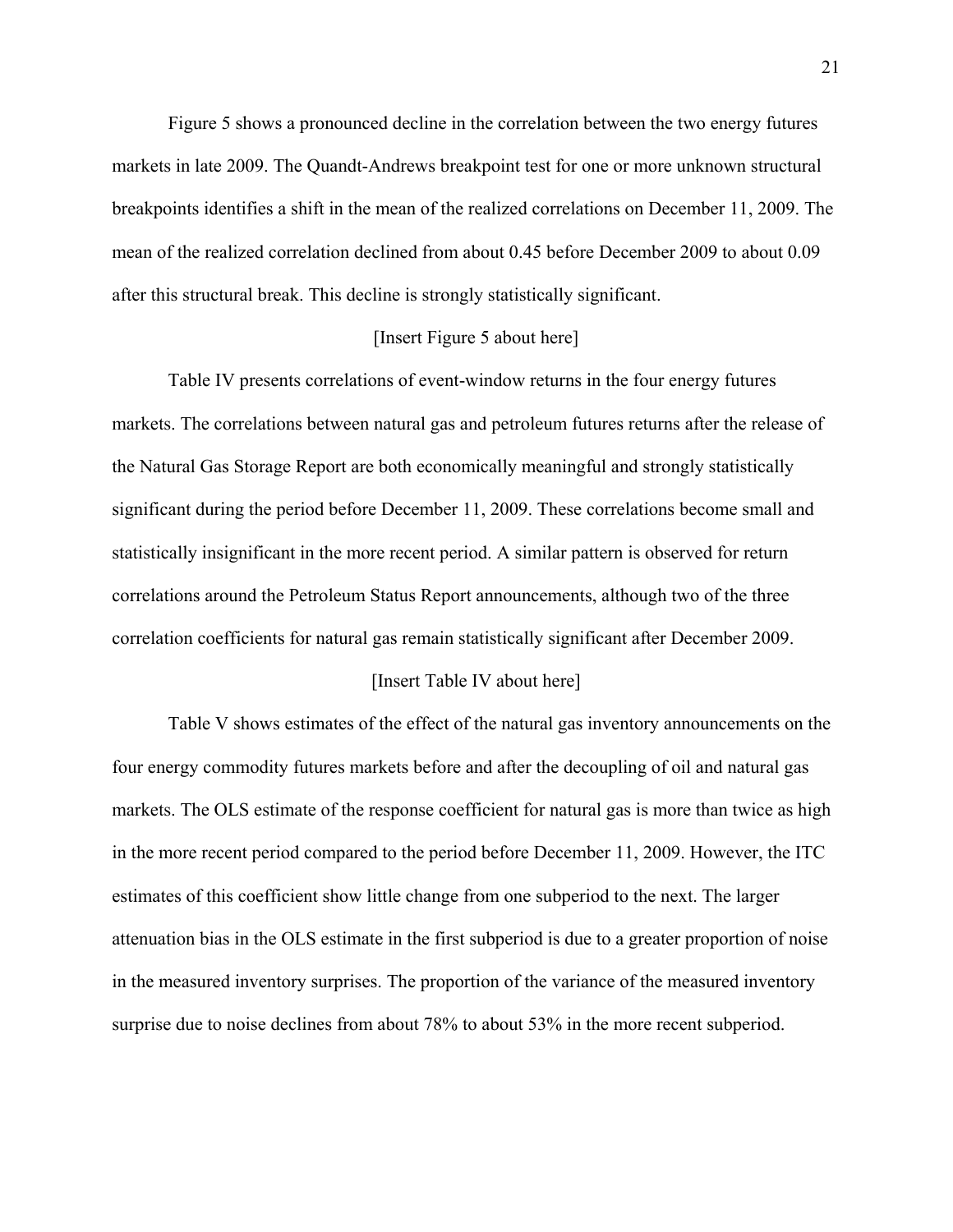The Natural Gas Storage Report is the EIA's only report designated a Principal Federal Economic Indicator. The report received this designation in January 2008.<sup>19</sup> In mid-2008, the EIA modified its weekly underground natural gas storage sample and sample selection procedure to reflect changes in the industry and improve data quality.<sup>20</sup> According to the EIA, the new procedure improves the accuracy of storage estimates. The finding of less noise in the natural gas inventory surprises in the post-2009 period may be due to increased accuracy of storage data.

Both the OLS and ITC estimates of the effect of the natural gas inventory news on petroleum commodities are statistically significant during the period before December 11, 2009. After this date, however, none of the cross-commodity effects are statistically significant. The OLS  $R<sup>2</sup>$  estimates for crude oil, gasoline and heating oil are close to zero in the period after December 11, 2009. These findings are consistent with decoupling of petroleum and natural gas markets.

## [Insert Table V about here]

 OLS and ITC estimation results for the Petroleum Status Report announcements before and after December 11, 2009 are reported in Table VI. Both OLS and ITC estimates indicate that inventory surprises have a significant effect on natural gas prices during the first subperiod. In the second subperiod, however, natural gas futures prices show significant response only to gasoline inventory surprises. The OLS  $R^2$  of the natural gas regression falls from about 26% before December 11, 2009 to only about 5% thereafter.

## [Insert Table VI about here]

Some power plants and industrial users of energy have the capability to switch between natural gas and petroleum products. This fuel substitution links natural gas and oil prices (e.g.,

<sup>&</sup>lt;sup>19</sup> See <u>http://ir.eia.gov/ngs/wngsrevaluation.pdf</u><br><sup>20</sup> See <u>http://ir.eia.gov/ngs/samplechg.html</u> for a detailed discussion of these changes.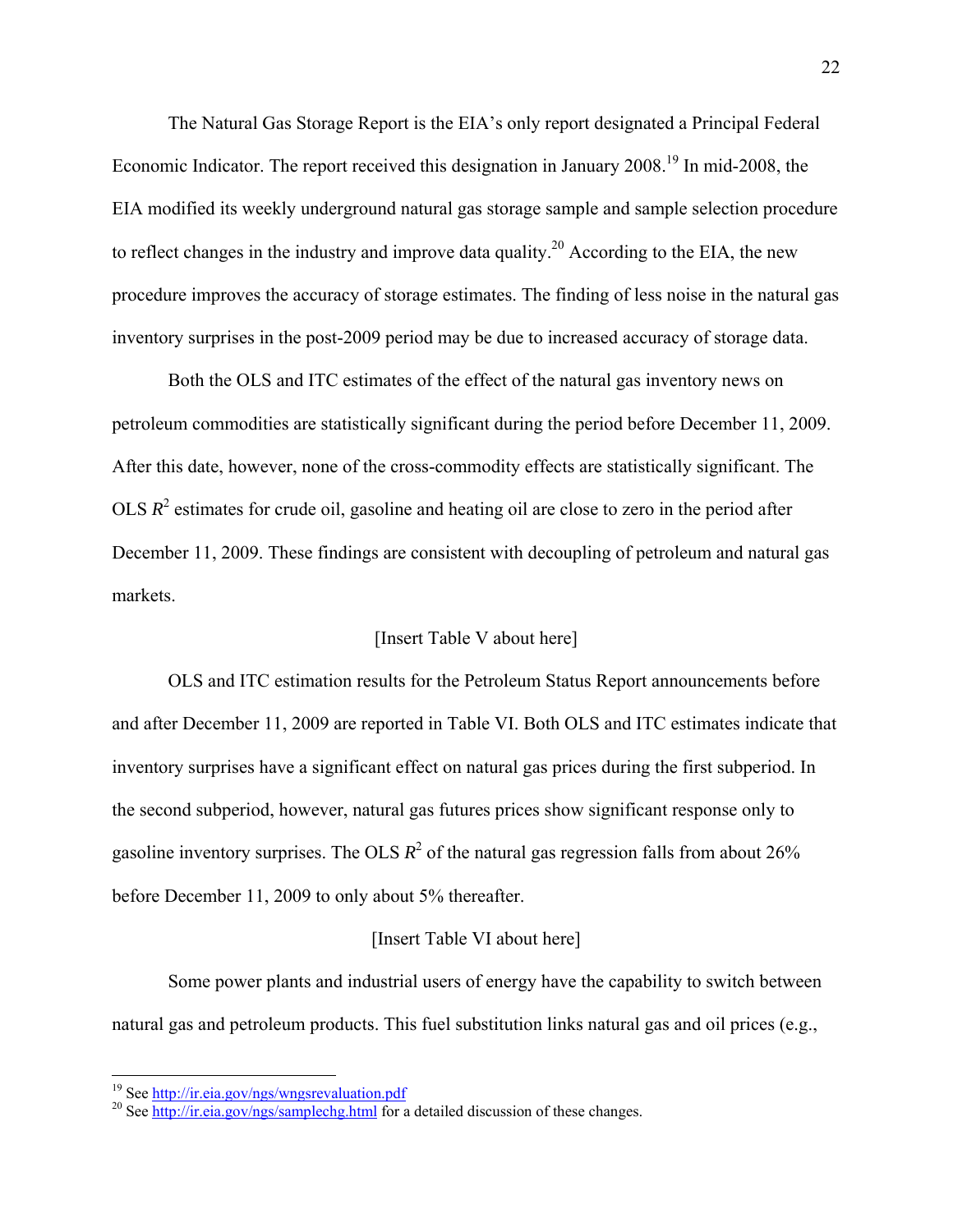Brown and Yücel, 2008) and is likely to contribute to the cross-commodity effects of oil and gas inventory announcements. The increased shale gas production in the U.S. in recent years has led to a glut of natural gas and sent gas prices to historical lows relative to oil prices. As a result, most facilities with fuel-switching capability have probably switched to natural gas. Only a large move of oil and gas prices towards energy parity would induce these facilities to consider switching to oil products. Price changes caused by inventory news are small compared to the recently observed deviation of oil and gas from energy parity. Under these conditions, inventory surprises should have little effect on the relative attractiveness of oil and gas as substitute fuels. This may contribute to our finding that the fundamental link between petroleum and natural gas markets has weakened in recent years.

## **5. Summary and Conclusion**

This study examines the effect of unexpected changes in inventory on energy prices. Using intraday futures data and inventory surprises for petroleum products and natural gas, we estimate the price response coefficients using traditional event study regressions and Rigobon and Sack's ITC methodology. The results show that the noise in estimated inventory surprises and the resulting attenuation bias in OLS estimates are quite large. The ITC coefficient estimates are about twice as large as OLS estimates for petroleum commodities and about four times as large as OLS estimates for natural gas. Thus, energy prices are more strongly influenced by excess supply and demand shocks than shown in previous studies. Our results help to explain why we often observe large movements in energy prices in response to moderate demand and supply shocks. These findings are a step towards showing that high volatility of energy prices can be explained by fundamental news.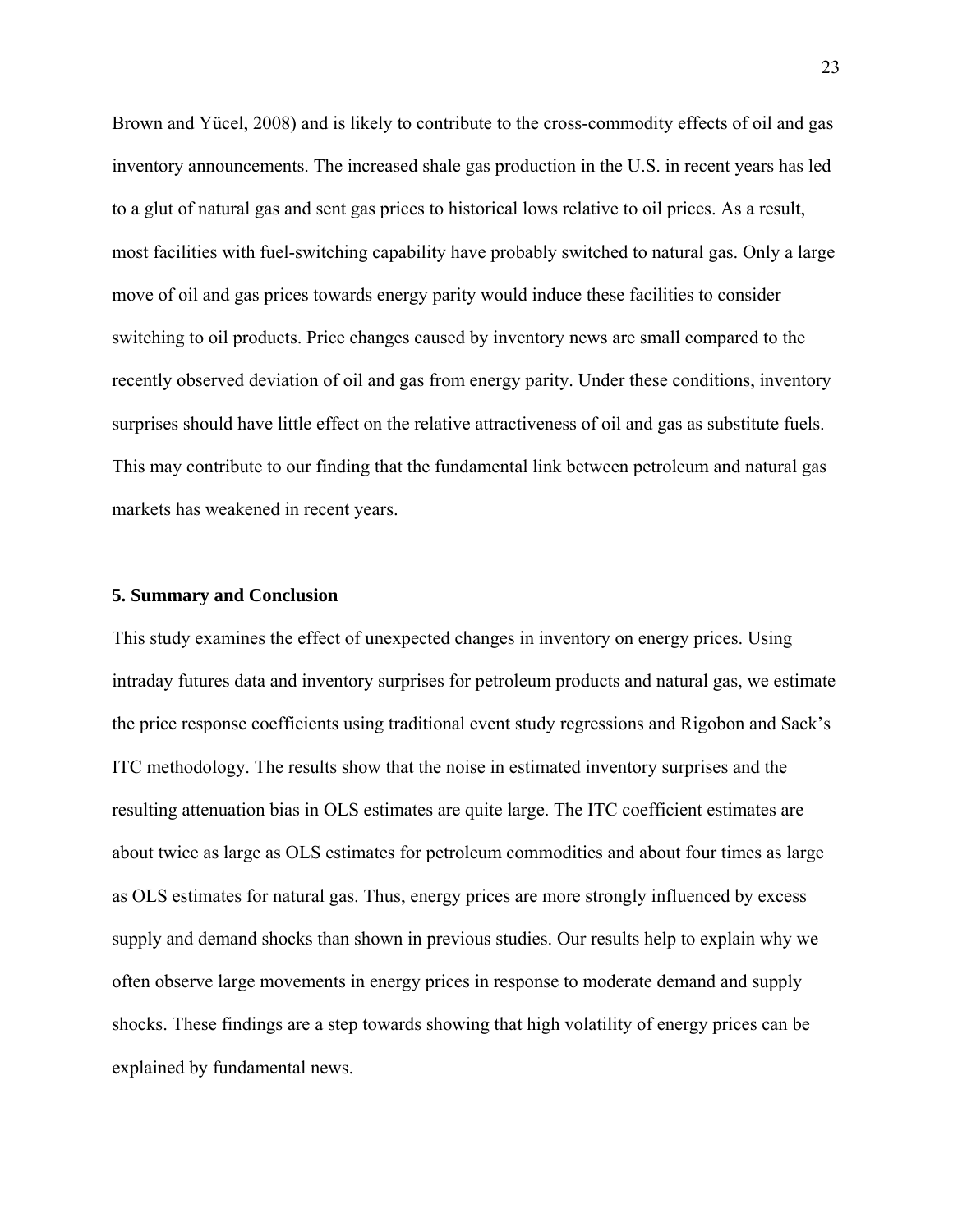# **Appendix. Moment Conditions Used in ITC Estimation of the Response of Crude Oil, Gasoline, Heating Oil, and Natural Gas Futures Prices to Petroleum Status Report Announcements**

This estimation uses an ITC model with four markets and three inventory surprises. Estimating this model involves 34 unknown parameters. The variance-covariance matrix of returns and inventory surprises provides 38 moment conditions:

- 1).  $var(R_{1t-1}) = \sigma_{\varepsilon_1}^2$
- 2).  $var(R_{2t-1}) = \sigma_{\epsilon_2}^2$
- 3).  $var(R_{3t-1}) = \sigma_{\varepsilon_3}^2$
- 4).  $var(R_{4t-1}) = \sigma_{\varepsilon_4}^2$
- 5).  $var(R_{1t}) = \gamma_{11}^2 \sigma_{z_1}^2 + \gamma_{12}^2 \sigma_{z_2}^2 + \gamma_{13}^2 \sigma_{z_3}^2 + 2\gamma_{11}\gamma_{12}cov(z_1^*, z_2^*) + 2\gamma_{11}\gamma_{13}cov(z_1^*, z_3^*) +$  $2\gamma_{12}\gamma_{13}cov(z_2^*,z_3^*)+\sigma_{\epsilon_1}^2$
- 6).  $var(R_{2t}) = \gamma_{21}^2 \sigma_{z_1}^2 + \gamma_{22}^2 \sigma_{z_2}^2 + \gamma_{23}^2 \sigma_{z_3}^2 + 2\gamma_{21}\gamma_{22}cov(z_1^*, z_2^*) + 2\gamma_{21}\gamma_{23}cov(z_1^*, z_3^*) +$  $2\gamma_{22}\gamma_{23}cov(z_2^*,z_3^*)+\sigma_{\epsilon_2}^2$
- 7).  $var(R_{3t}) = \gamma_{31}^2 \sigma_{z_1}^2 + \gamma_{32}^2 \sigma_{z_2}^2 + \gamma_{33}^2 \sigma_{z_3}^2 + 2\gamma_{31}\gamma_{32}cov(z_1^*, z_2^*) + 2\gamma_{31}\gamma_{33}cov(z_1^*, z_3^*) +$  $2\gamma_{32}\gamma_{33}cov(z_2^*,z_3^*)+\sigma_{\epsilon_3}^2$
- 8).  $var(R_{4t}) = \gamma_{41}^2 \sigma_{z_1}^2 + \gamma_{42}^2 \sigma_{z_2}^2 + \gamma_{43}^2 \sigma_{z_3}^2 + 2\gamma_{41}\gamma_{42}cov(z_1^*, z_2^*) + 2\gamma_{41}\gamma_{43}cov(z_1^*, z_3^*)$  +  $2\gamma_{42}\gamma_{43}cov(z_2^*,z_3^*)+\sigma_{\varepsilon_4}^2$

9). 
$$
var(z_{1t}) = \sigma_{z_1^*}^2 + \sigma_{\eta_1}^2
$$

- 10).  $var(z_{2t}) = \sigma_{z_2^*}^2 + \sigma_{\eta_2}^2$
- 11).  $var(z_{3t}) = \sigma_{z_3}^2 + \sigma_{\eta_3}^2$

12). 
$$
cov(R_{1t}, z_{1t}) = \gamma_{11} \sigma_{z_1}^2 + \gamma_{12} cov(z_1^*, z_2^*) + \gamma_{13} cov(z_1^*, z_3^*)
$$

13). 
$$
cov(R_{2t}, z_{1t}) = \gamma_{21} \sigma_{z_1}^2 + \gamma_{22} cov(z_1^*, z_2^*) + \gamma_{23} cov(z_1^*, z_3^*)
$$

14). 
$$
cov(R_{3t}, z_{1t}) = \gamma_{31}\sigma_{z_1}^2 + \gamma_{32}cov(z_1^*, z_2^*) + \gamma_{33}cov(z_1^*, z_3^*)
$$

15). 
$$
cov(R_{4t}, z_{1t}) = \gamma_{41} \sigma_{z_1}^2 + \gamma_{42} cov(z_1^*, z_2^*) + \gamma_{43} cov(z_1^*, z_3^*)
$$

16). 
$$
cov(R_{1t}, z_{2t}) = \gamma_{11} cov(z_1^*, z_2^*) + \gamma_{12} \sigma_{z_2^*}^2 + \gamma_{13} cov(z_2^*, z_3^*)
$$

17). 
$$
cov(R_{2t}, z_{2t}) = \gamma_{21} cov(z_1^*, z_2^*) + \gamma_{22} \sigma_{z_2^*}^2 + \gamma_{23} cov(z_2^*, z_3^*)
$$

18). 
$$
cov(R_{3t}, z_{2t}) = \gamma_{31} cov(z_1^*, z_2^*) + \gamma_{32} \sigma_{z_2^*}^2 + \gamma_{33} cov(z_2^*, z_3^*)
$$

19). 
$$
cov(R_{4t}, z_{2t}) = \gamma_{41} cov(z_1^*, z_2^*) + \gamma_{42} \sigma_{z_2^*}^2 + \gamma_{43} cov(z_2^*, z_3^*)
$$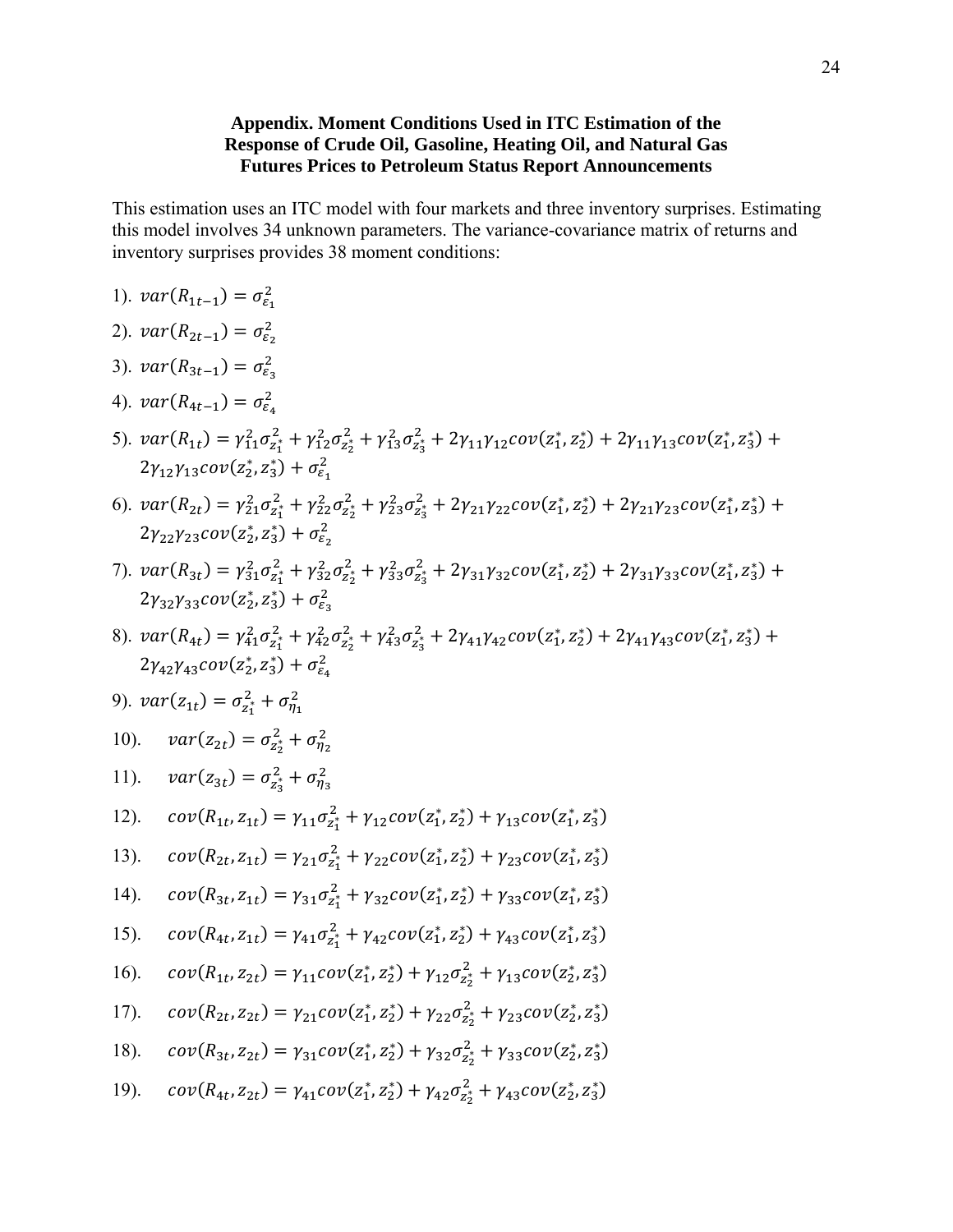20). 
$$
cov(R_{1t}, z_{3t}) = \gamma_{11} cov(z_1^*, z_3^*) + \gamma_{12} cov(z_2^*, z_3^*) + \gamma_{13} \sigma_{z_3^*}^2
$$

21). 
$$
cov(R_{2t}, z_{3t}) = \gamma_{21} cov(z_1^*, z_3^*) + \gamma_{22} cov(z_2^*, z_3^*) + \gamma_{23} \sigma_{z_3}^2
$$

22). 
$$
cov(R_{3t}, z_{3t}) = \gamma_{31}cov(z_1^*, z_3^*) + \gamma_{32}cov(z_2^*, z_3^*) + \gamma_{33}\sigma_{z_3}^2
$$

23). 
$$
cov(R_{4t}, z_{3t}) = \gamma_{41} cov(z_1^*, z_3^*) + \gamma_{42} cov(z_2^*, z_3^*) + \gamma_{43} \sigma_{z_3}^2
$$

24). 
$$
cov(z_{1t}, z_{2t}) = cov(z_1^*, z_2^*) + cov(\eta_1, \eta_2)
$$

25). 
$$
cov(z_{1t}, z_{3t}) = cov(z_1^*, z_3^*) + cov(\eta_1, \eta_3)
$$

26). 
$$
cov(z_{2t}, z_{3t}) = cov(z_2^*, z_3^*) + cov(\eta_2, \eta_3)
$$

27). 
$$
cov(R_{1t}, R_{2t}) = \gamma_{11}\gamma_{21}\sigma_{z_1}^2 + \gamma_{12}\gamma_{22}\sigma_{z_2}^2 + \gamma_{13}\gamma_{23}\sigma_{z_3}^2 + cov(\varepsilon_1, \varepsilon_2) + (\gamma_{11}\gamma_{22} + \gamma_{12}\gamma_{21})cov(z_1^*, z_2^*) + (\gamma_{11}\gamma_{23} + \gamma_{13}\gamma_{21})cov(z_1^*, z_3^*) + (\gamma_{12}\gamma_{23} + \gamma_{13}\gamma_{22})cov(z_2^*, z_3^*)
$$

28). 
$$
cov(R_{1t}, R_{3t}) = \gamma_{11}\gamma_{31}\sigma_{z_1}^2 + \gamma_{12}\gamma_{32}\sigma_{z_2}^2 + \gamma_{13}\gamma_{33}\sigma_{z_3}^2 + cov(\varepsilon_1, \varepsilon_3) + (\gamma_{11}\gamma_{32} + \gamma_{12}\gamma_{31})cov(z_1^*, z_2^*) + (\gamma_{11}\gamma_{33} + \gamma_{13}\gamma_{31})cov(z_1^*, z_3^*) + (\gamma_{12}\gamma_{33} + \gamma_{13}\gamma_{32})cov(z_2^*, z_3^*)
$$

29). 
$$
cov(R_{1t}, R_{4t}) = \gamma_{11}\gamma_{41}\sigma_{z_1}^2 + \gamma_{12}\gamma_{42}\sigma_{z_2}^2 + \gamma_{13}\gamma_{43}\sigma_{z_3}^2 + cov(\varepsilon_1, \varepsilon_4) + (\gamma_{11}\gamma_{42} + \gamma_{12}\gamma_{41})cov(z_1^*, z_2^*) + (\gamma_{11}\gamma_{43} + \gamma_{13}\gamma_{41})cov(z_1^*, z_3^*) + (\gamma_{12}\gamma_{43} + \gamma_{13}\gamma_{42})cov(z_2^*, z_3^*)
$$

30). 
$$
cov(R_{2t}, R_{3t}) = \gamma_{21}\gamma_{31}\sigma_{z_1}^2 + \gamma_{22}\gamma_{32}\sigma_{z_2}^2 + \gamma_{23}\gamma_{33}\sigma_{z_3}^2 + cov(\varepsilon_2, \varepsilon_3) + (\gamma_{21}\gamma_{32} + \gamma_{22}\gamma_{31})cov(z_1^*, z_2^*) + (\gamma_{21}\gamma_{33} + \gamma_{23}\gamma_{31})cov(z_1^*, z_3^*) + (\gamma_{22}\gamma_{33} + \gamma_{23}\gamma_{32})cov(z_2^*, z_3^*)
$$

31). 
$$
cov(R_{2t}, R_{4t}) = \gamma_{21}\gamma_{41}\sigma_{z_1}^2 + \gamma_{22}\gamma_{42}\sigma_{z_2}^2 + \gamma_{23}\gamma_{43}\sigma_{z_3}^2 + cov(\varepsilon_2, \varepsilon_4) + (\gamma_{21}\gamma_{42} + \gamma_{22}\gamma_{41})cov(z_1^*, z_2^*) + (\gamma_{21}\gamma_{43} + \gamma_{23}\gamma_{41})cov(z_1^*, z_3^*) + (\gamma_{22}\gamma_{43} + \gamma_{23}\gamma_{42})cov(z_2^*, z_3^*)
$$

32). 
$$
cov(R_{3t}, R_{4t}) = \gamma_{31}\gamma_{41}\sigma_{z_1}^2 + \gamma_{32}\gamma_{42}\sigma_{z_2}^2 + \gamma_{33}\gamma_{43}\sigma_{z_3}^2 + cov(\varepsilon_2, \varepsilon_4) + (\gamma_{31}\gamma_{42} + \gamma_{32}\gamma_{41})cov(z_1^*, z_2^*) + (\gamma_{31}\gamma_{43} + \gamma_{33}\gamma_{41})cov(z_1^*, z_3^*) + (\gamma_{32}\gamma_{43} + \gamma_{33}\gamma_{42})cov(z_2^*, z_3^*)
$$

33). 
$$
cov(R_{1t-1}, R_{2t-1}) = cov(\varepsilon_1, \varepsilon_2)
$$

$$
34). \quad cov(R_{1t-1}, R_{3t-1}) = cov(\varepsilon_1, \varepsilon_3)
$$

$$
35). \quad cov(R_{1t-1}, R_{4t-1}) = cov(\varepsilon_1, \varepsilon_4)
$$

$$
36. \quad cov(R_{2t-1}, R_{3t-1}) = cov(\varepsilon_2, \varepsilon_3)
$$

$$
37). \quad cov(R_{2t-1}, R_{4t-1}) = cov(\varepsilon_2, \varepsilon_4)
$$

38). 
$$
cov(R_{3t-1}, R_{4t-1}) = cov(\varepsilon_3, \varepsilon_4)
$$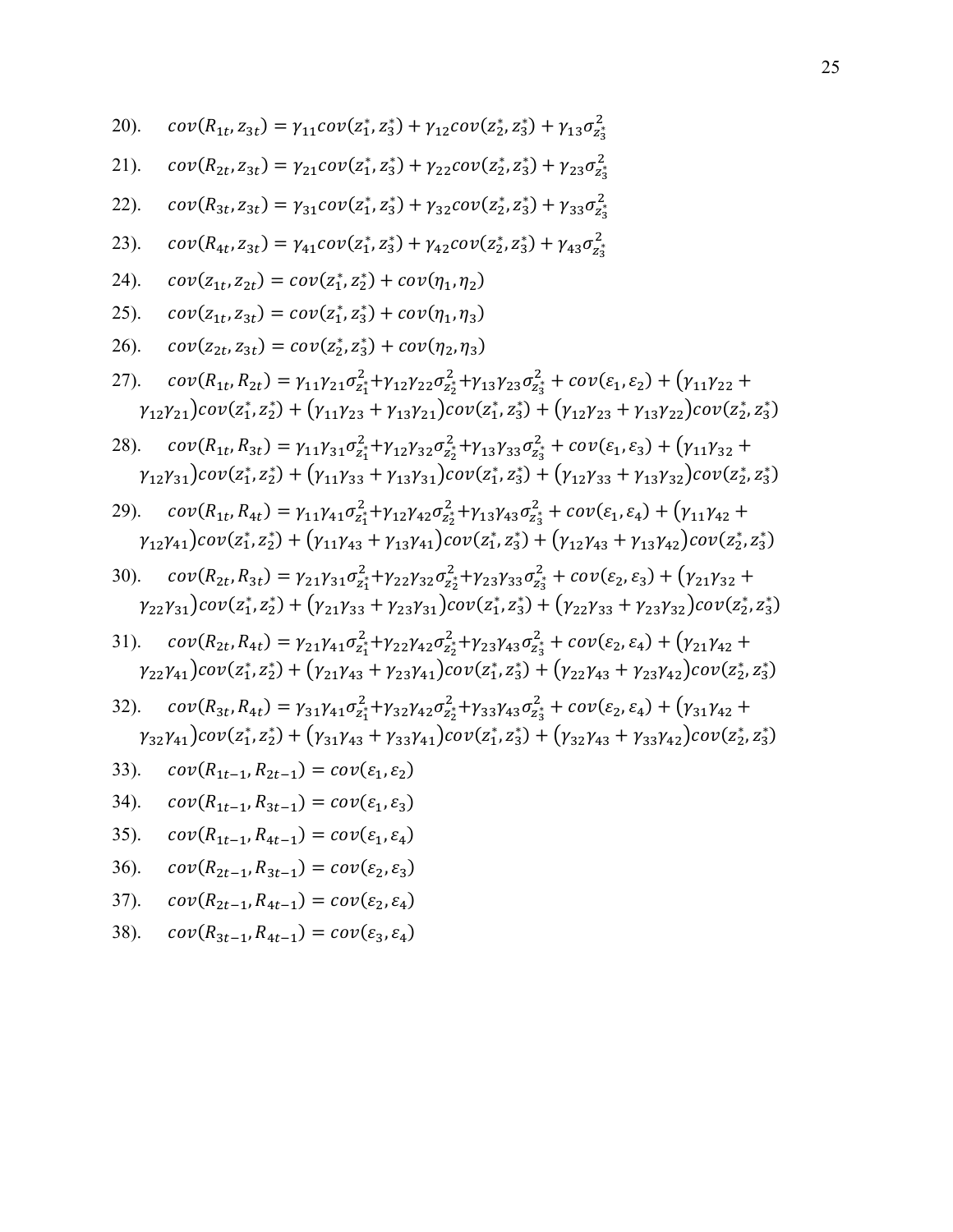## **References**

- Abarbanell, J. S., Lanen, W. N., & Verrecchia, R. E. (1995). Analysts' forecasts as proxies for investor beliefs in empirical research. *Journal of Accounting and Economics*, 20, 31-60.
- Andersen, T. G., Bollerslev, T., Diebold, F. X., & Labys, P. (2001). The distribution of exchange rate volatility. *Journal of the American Statistical Association*, 96, 42-55.
- Bauer, R., & Orazem, P. (1994). The rationality and price effects of U.S. Department of Agriculture forecasts of oranges. *Journal of Finance*, 49, 681-695.
- Baumeister, C., & Peersman, G. (2012). The role of time-varying price elasticities in accounting for volatility changes in the crude oil market. *Journal of Applied Econometrics*, forthcoming.
- Boudoukh, J., Richardson, M., Shen, J., & Whitelaw, R. F. (2007). Do asset prices reflect fundamentals? Freshly squeezed evidence from the FCOJ market. *Journal of Financial Economics*, 83, 397-412.
- Brown, S. P. A., & Yücel, M. K. (2008). What drives natural gas prices? *Energy Journal*, 29, 43- 58.
- Burgstahler, D., & Chuk, E. (2010). Earnings precision and the relations between earnings and returns. Working paper, University of Washington.
- Büyükşahin, B., & Harris, J. H. (2011). Do speculators drive crude oil futures? *Energy Journal*, 32, 167-202.
- Chang, C., Daouk, H., & Wang, A. (2009). Do investors learn about analyst accuracy? A study of the oil futures market. *Journal of Futures Markets*, 29, 414-429.
- Chatrath, A., Miao, H., & Ramchander, S. (2012). Does the price of crude oil respond to macroeconomic news? *Journal of Futures Markets*, 32, 536-559.
- Chiou-Wei, S., Linn, S., & Zhu, Z. (2010). Fundamental news and the behavior of commodity prices: Price discovery and jumps in U.S. natural gas prices, Working Paper, University of Oklahoma.
- Gay, G. D., Simkins, B. J., & Turac, M. (2009). Analyst forecasts and price discovery in futures markets: The case of natural gas storage. *Journal of Futures Markets*, 29, 451-477.
- Halova, M. W. (2012). Gas does affect oil: Evidence from intraday prices and inventory announcements. Working paper, Washington State University.
- Hansen, L. P. (1982). Large sample properties of Generalized Method of Moments estimators. *Econometrica*, 50, 1029-1054.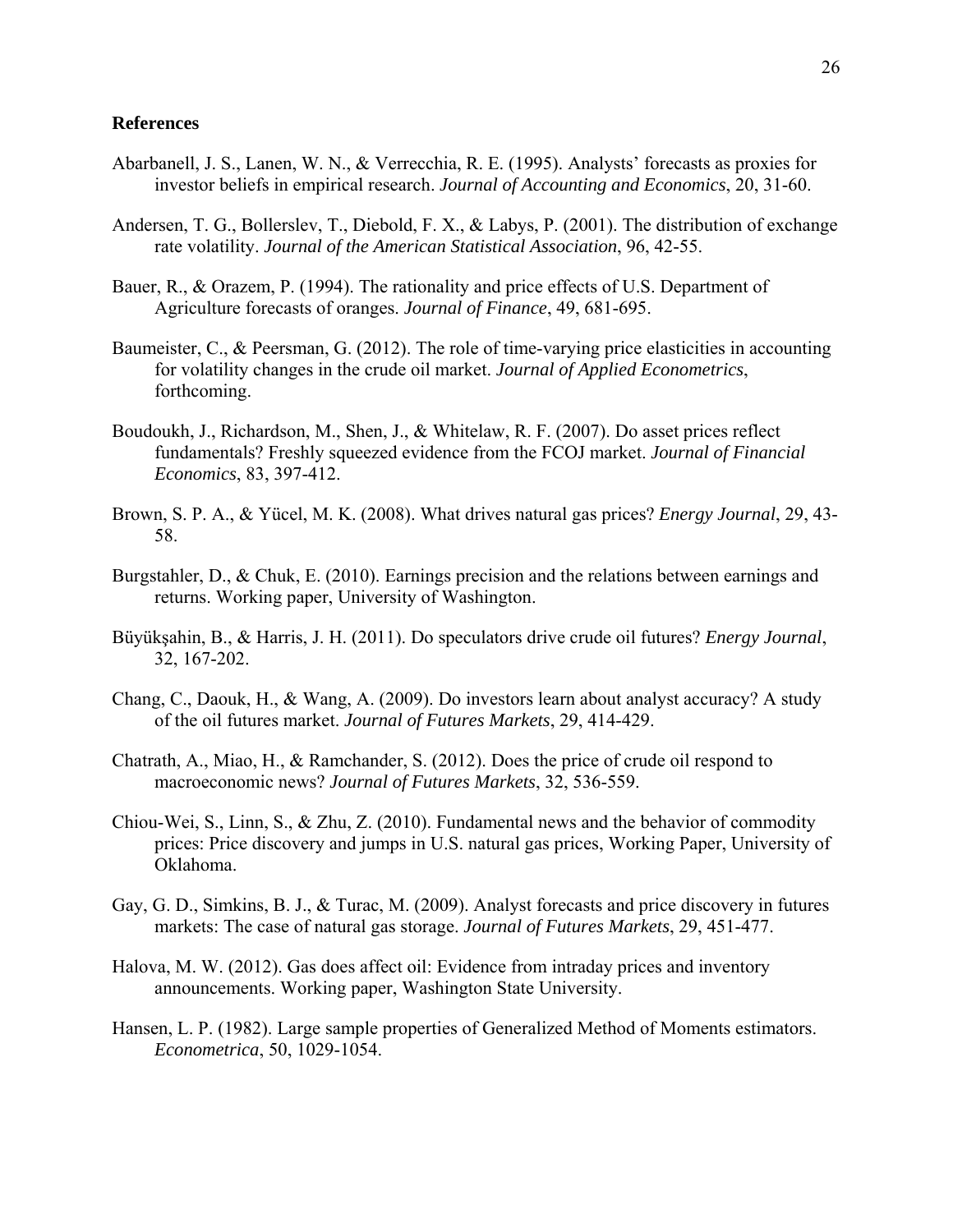- Hautsch, N., & Hess, D. (2007). Bayesian learning in financial markets: Testing for the relevance of information precision in price discovery. *Journal of Financial and Quantitative Analysis*, 42, 189-208.
- Imhoff, E. A., & Lobo, G. J. (1992). The effect of ex ante earnings uncertainty on earnings response coefficients. *Accounting Review*, 67, 427-439.
- Karali, B., & Thurman, W. N. (2009). Announcement effects and the theory of storage: An empirical study of lumber futures. *Agricultural Economics*, 40, 421-436.
- Kilian, L., & Murphy, D. (2012). The role of inventories and speculative trading in the global market for crude oil. *Journal of Applied Econometrics*, forthcoming.
- Linn, S. C., & Zhu, Z. (2004). Natural gas prices and the gas storage report: Public news and volatility in energy futures markets. *Journal of Futures Markets*, 24, 283-313.
- Pindyck, R. S. (2001). The dynamics of commodity spot and futures markets: A primer. *Energy Journal*, 22, 1-30.
- Ramberg, D. J. & Parsons, J. E. (2012). The weak tie between natural gas and oil prices. *Energy Journal*, 33, 13-35.
- Rigobon, R., & Sack, B. (2008). Noisy macroeconomic announcements, monetary policy, and asset prices. In J. Y. Campbell (Ed.), Asset Prices and Monetary Policy (pp. 335-370). Chicago: University of Chicago Press.
- Roll, R. (1984). Orange juice and weather. *American Economic Review*, 74, 861-880.
- Schwarz, T. V., & Szakmary, A. (1994). Price discovery in petroleum markets: Arbitrage, cointegration, and the time interval of analysis. *Journal of Futures Markets*, 14, 147-167.
- Tang, K., & Xiong, W. (2012). Index investment and the financialization of commodities. *Financial Analysts Journal*, 68, 54-74.
- Wang, T., Wu, J., & Yang, J. (2008). Realized volatility and correlation in energy futures markets. *Journal of Futures Markets*, 28, 993-1011.
- White, H. (1980). A heteroskedasticity-consistent covariance matrix estimator and a direct test for heteroskedasticity. *Econometrica*, 48, 817-838.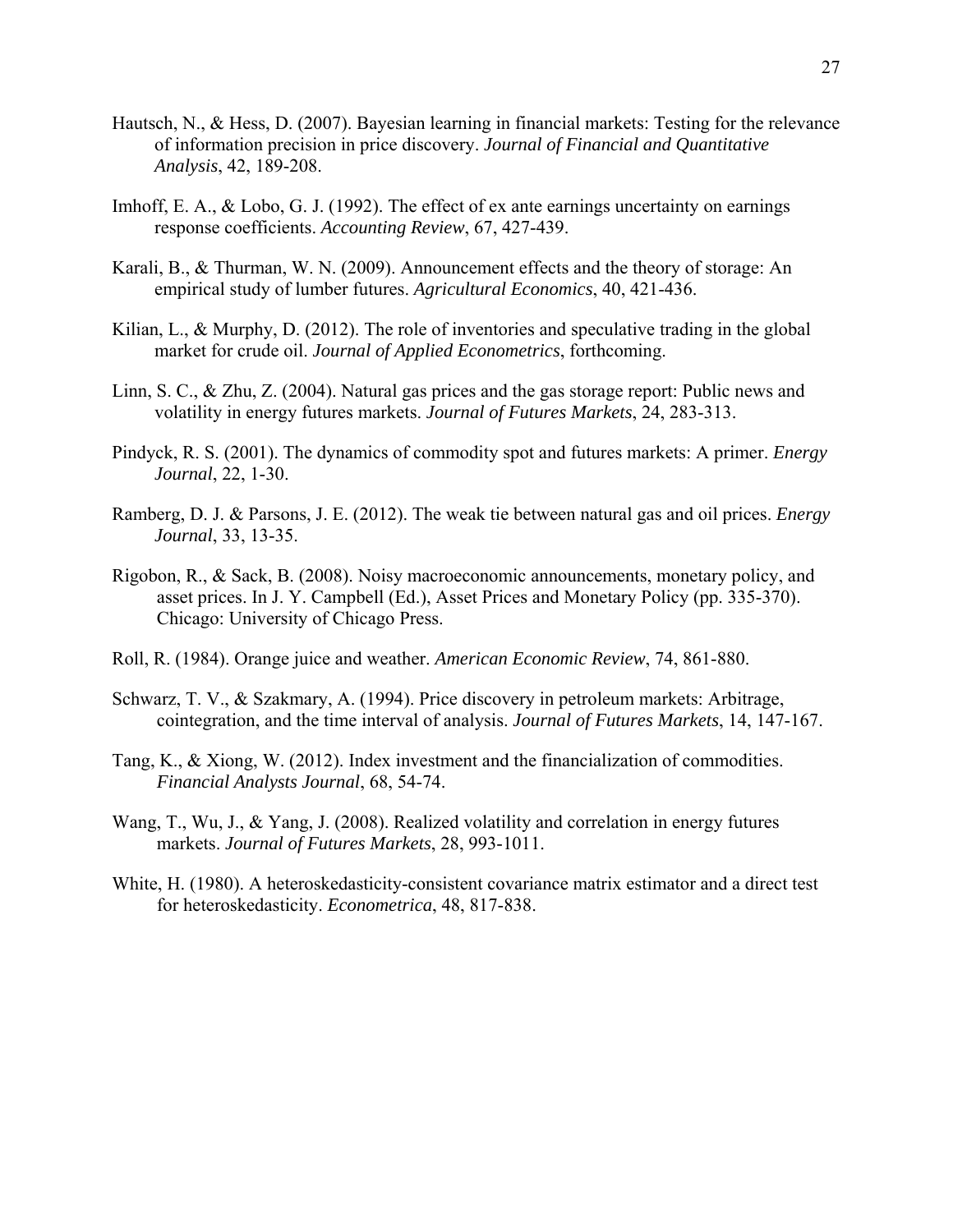| i<br>×<br>٧ |
|-------------|

| Table I                                                              |  |  |  |  |  |  |  |  |
|----------------------------------------------------------------------|--|--|--|--|--|--|--|--|
| <b>Summary Statistics for Inventory Surprise and Futures Returns</b> |  |  |  |  |  |  |  |  |

| Panel A. Inventory Surprises (%) |         |          |               |         |         |  |  |  |  |
|----------------------------------|---------|----------|---------------|---------|---------|--|--|--|--|
|                                  | Mean    | Median   | St. deviation | Minimum | Maximum |  |  |  |  |
| Petroleum Status Report          |         |          |               |         |         |  |  |  |  |
| Crude Oil                        | $-0.03$ | 0.01     | 0.94          | $-279$  | 2.82    |  |  |  |  |
| Gasoline                         | $-0.02$ | $-0.02$  | 1.03          | $-3.04$ | 3.33    |  |  |  |  |
| <b>Distillates</b>               | $-0.01$ | 0        | 1.19          | $-3.46$ | 5.45    |  |  |  |  |
| Natural Gas Storage Report       | 0.03    | $\theta$ | 0.42          | $-1.86$ | 1.36    |  |  |  |  |

## Panel B. Futures Returns (%)

|                            |         | Announcement Days |               |         | Non-announcement Days |               |
|----------------------------|---------|-------------------|---------------|---------|-----------------------|---------------|
|                            | Mean    | Median            | St. deviation | Mean    | Median                | St. deviation |
| Petroleum Status Report    |         |                   |               |         |                       |               |
| Crude Oil                  | $-0.09$ | $-0.08$           | 0.94          | $-0.02$ | $\theta$              | 0.43          |
| Gasoline                   | $-0.13$ | $-0.07$           | 1.16          | $-0.03$ | $-0.01$               | 0.53          |
| Heating Oil                | $-0.12$ | $-0.12$           | 0.93          | $-0.02$ | $\theta$              | 0.41          |
| Natural Gas                | $-0.03$ | $-0.02$           | 0.70          | $-0.03$ | $\theta$              | 0.54          |
| Natural Gas Storage Report |         |                   |               |         |                       |               |
| <b>Natural Gas</b>         | $-0.26$ | $-0.32$           | 2.02          | $-0.03$ | $\Omega$              | 0.55          |
| Crude Oil                  | $-0.03$ | $-0.01$           | 0.44          | $-0.04$ | $\Omega$              | 0.44          |
| Gasoline                   | $-0.01$ | $-0.02$           | 0.47          | $-0.04$ | $-0.01$               | 0.55          |
| Heating Oil                | $-0.01$ | $-0.004$          | 0.44          | $-0.03$ | $\theta$              | 0.41          |

The inventory surprises are computed as the difference between the actual and expected change in inventory, divided by the inventory level. The continuously compounded futures returns are computed in the intraday event window surrounding the inventory announcement. The event window is from 5 minutes before to 10 minutes after the announcement time. Non-announcement day returns are computed in the same time interval one day before the Petroleum Status Report announcements and two days before the Natural Gas Storage Report announcements. The sample period is from July 16, 2003 through June 27, 2012. The number of observations is 435.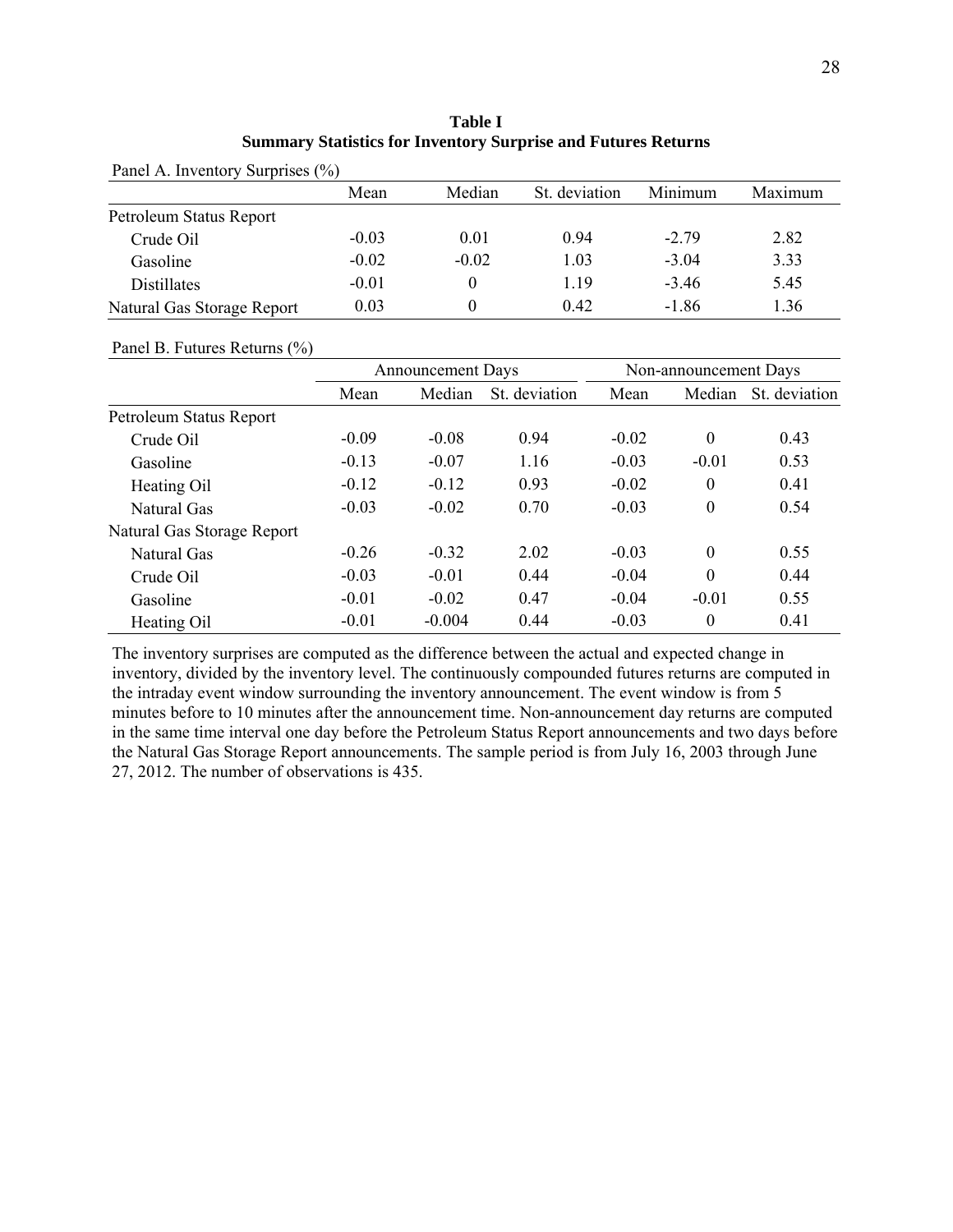|             | <b>OLS</b> Estimates                                                   |                      |                        |       | <b>ITC</b> Estimates  |                      |                        |                  |                                 |
|-------------|------------------------------------------------------------------------|----------------------|------------------------|-------|-----------------------|----------------------|------------------------|------------------|---------------------------------|
|             | Crude Oil<br>Surprise                                                  | Gasoline<br>Surprise | Distillate<br>Surprise | $R^2$ | Crude Oil<br>Surprise | Gasoline<br>Surprise | Distillate<br>Surprise | Pseudo-<br>$R^2$ | Average Ratio<br><b>ITC/OLS</b> |
| Crude Oil   | $-0.48***$<br>(0.04)                                                   | $-0.31***$<br>(0.04) | $-0.17***$<br>(0.03)   | 0.410 | $-1.06***$<br>(0.15)  | $-0.55***$<br>(0.09) | $-0.31***$<br>(0.09)   | 0.809            | 1.92                            |
| Gasoline    | $-0.29***$<br>(0.05)                                                   | $-0.66***$<br>(0.05) | $-0.13***$<br>(0.05)   | 0.438 | $-0.52***$<br>(0.12)  | $-1.25***$<br>(0.13) | $-0.23***$<br>(0.09)   | 0.820            | 1.83                            |
| Heating Oil | $-0.34***$<br>(0.04)                                                   | $-0.23***$<br>(0.04) | $-0.35***$<br>(0.04)   | 0.423 | $-0.68***$<br>(0.10)  | $-0.41***$<br>(0.08) | $-0.72***$<br>(0.11)   | 0.817            | 1.94                            |
| Natural Gas | $-0.17***$<br>(0.03)                                                   | $-0.16***$<br>(0.03) | $-0.13***$<br>(0.03)   | 0.184 | $-0.33**$<br>(0.09)   | $-0.24***$<br>(0.06) | $-0.23***$<br>(0.07)   | 0.440            | 1.68                            |
|             | Proportion of Measured Surprise Due to Noise $(\sigma_n^2/\sigma_1^2)$ |                      |                        |       |                       | 49%                  | 55%                    |                  |                                 |

**Table II Response of Energy Futures Prices to Petroleum Status Report Announcements** 

The table shows the estimated responses of energy futures returns to Petroleum Status Report announcements. The sample period is from July 16, 2003 through June 27, 2012. The number of observations is 435. The response coefficients are estimated using (1) equation-by-equation OLS with the White (1980) heteroskedasticity consistent covariance matrix and (2) identification-through-censoring (ITC) approach. All variables are demeaned prior to estimation. The null hypothesis of the Hansen (1982) test that the over-identifying restrictions of the ITC model are valid is not rejected at the 5% level. Standard errors are shown in parentheses. \*, \*\*, \*\*\* indicate statistical significance at 10%, 5%, and 1% levels, respectively.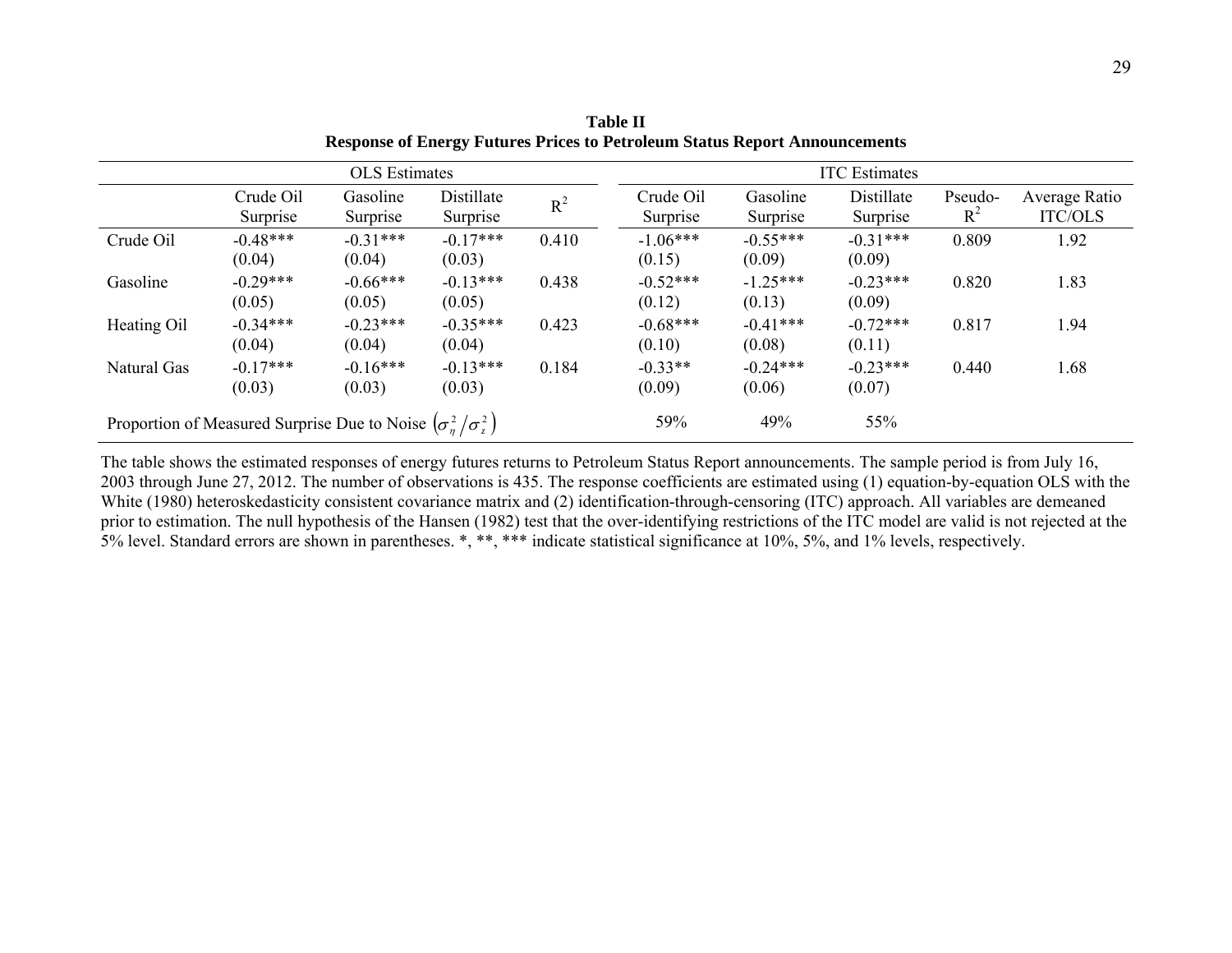|                                         | <b>OLS</b> Estimates                                  |       |                         | <b>ITC</b> Estimates |                         |                                                                                                                                                                                 |  |  |
|-----------------------------------------|-------------------------------------------------------|-------|-------------------------|----------------------|-------------------------|---------------------------------------------------------------------------------------------------------------------------------------------------------------------------------|--|--|
|                                         | Response<br>Coefficient                               | $R^2$ | Response<br>Coefficient | Pseudo-<br>$R^2$     | Ratio<br><b>ITC/OLS</b> | Proportion of<br>Measured<br>Surprise Due<br>to Noise<br>$\left(\!\sigma_{\eta}^{\scriptscriptstyle 2}\big/\sigma_{\scriptscriptstyle \varsigma}^{\scriptscriptstyle 2}\right)$ |  |  |
| Panel A. Full Sample (N=435)            |                                                       |       |                         |                      |                         |                                                                                                                                                                                 |  |  |
| Natural Gas                             | $-2.40(0.25)$ ***                                     | 0.244 | $-9.56(0.94)$ ***       | 0.929                | 3.98                    |                                                                                                                                                                                 |  |  |
| Crude Oil                               | $-0.14(0.08)*$                                        | 0.017 | $-0.46(0.12)$ ***       | 0.203                | 3.28                    | 73%                                                                                                                                                                             |  |  |
| Gasoline                                | $-0.13(0.07)$ **                                      | 0.014 | $-0.33(0.13)$ **        | 0.080                | 2.47                    |                                                                                                                                                                                 |  |  |
| Heating Oil                             | $-0.15(0.07)$ **                                      | 0.021 | $-0.48(0.12)$ ***       | 0.223                | 3.19                    |                                                                                                                                                                                 |  |  |
|                                         | Panel B. Injection Season (N=255)                     |       |                         |                      |                         |                                                                                                                                                                                 |  |  |
| Natural Gas                             | $-3.17(0.43)$ ***                                     | 0.266 | $-10.75(0.99)$ ***      | 0.918                | 3.38                    |                                                                                                                                                                                 |  |  |
| Crude Oil                               | $-0.22(0.08)$ ***                                     | 0.021 | $-0.64(0.14)$ ***       | 0.062                | 2.99                    |                                                                                                                                                                                 |  |  |
| Gasoline                                | $-0.24(0.10)$ **                                      | 0.025 | $-0.54(0.15)$ ***       | 0.087                | 2.31                    | 69%                                                                                                                                                                             |  |  |
| Heating Oil                             | $-0.24(0.09)$ ***                                     | 0.029 | $-0.64(0.13)$ ***       | 0.134                | 2.63                    |                                                                                                                                                                                 |  |  |
| Panel C. Withdrawal Season<br>$(N=180)$ |                                                       |       |                         |                      |                         |                                                                                                                                                                                 |  |  |
| <b>Natural Gas</b>                      | $-2.05(0.31)$ ***                                     | 0.228 | $-8.07(1.39)$ ***       | 0.938                | 3.94                    |                                                                                                                                                                                 |  |  |
| Crude Oil                               | $-0.11(0.11)$                                         | 0.012 | $-0.30(0.15)$ **        | 0.348                | 2.83                    |                                                                                                                                                                                 |  |  |
| Gasoline                                | $-0.08(0.09)$                                         | 0.008 | $-0.12(0.17)$           | 0.122                | 1.40                    | 73%                                                                                                                                                                             |  |  |
| Heating Oil                             | $-0.11(0.10)$                                         | 0.011 | $-0.35(0.15)$ **        | 0.358                | 3.36                    |                                                                                                                                                                                 |  |  |
|                                         | Panel D. Low Dispersion of Analyst Forecasts (N=218)  |       |                         |                      |                         |                                                                                                                                                                                 |  |  |
| Natural Gas                             | $-4.99(0.45)$ ***                                     | 0.422 | $-10.80(1.04)$ ***      | 0.922                | 2.16                    |                                                                                                                                                                                 |  |  |
| Crude Oil                               | $-0.20(0.09)$ **                                      | 0.020 | $-0.50(0.15)$ ***       | 0.077                | 2.49                    |                                                                                                                                                                                 |  |  |
| Gasoline                                | $-0.06(0.10)$                                         | 0.002 | $-0.32(0.14)$ **        | 0.110                | 4.91                    | 52%                                                                                                                                                                             |  |  |
| Heating Oil                             | $-0.21(0.09)$ **                                      | 0.026 | $-0.48(0.12)$ ***       | 0.086                | 2.23                    |                                                                                                                                                                                 |  |  |
|                                         | Panel E. High Dispersion of Analyst Forecasts (N=217) |       |                         |                      |                         |                                                                                                                                                                                 |  |  |
| Natural Gas                             | $-1.76(0.24)$ ***                                     | 0.210 | $-7.77(1.44)$ ***       | 0.933                | 4.41                    |                                                                                                                                                                                 |  |  |
| Crude Oil                               | $-0.12(0.09)$                                         | 0.017 | $-0.35(0.15)$ **        | 0.244                | 2.83                    |                                                                                                                                                                                 |  |  |
| Gasoline                                | $-0.15(0.08)$ *                                       | 0.023 | $-0.27(0.17)$           | 0.027                | 1.81                    | 77%                                                                                                                                                                             |  |  |
| Heating Oil                             | $-0.14(0.09)$                                         | 0.019 | $-0.46(0.17)$ ***       | 0.259                | 3.35                    |                                                                                                                                                                                 |  |  |

**Table III Response of Energy Futures Prices to Natural Gas Storage Report Announcements** 

The table shows the estimated responses of energy futures returns to unexpected changes in natural gas inventory. The sample period is from July 16, 2003 through June 27, 2012. The response coefficients are estimated using (1) equation-by-equation OLS with the White (1980) heteroskedasticity consistent covariance matrix and (2) identification-through-censoring (ITC) approach. All variables are demeaned prior to estimation. The null hypothesis of the Hansen (1982) test that the over-identifying restrictions of the ITC model are valid is not rejected at the 5% level. Standard errors are shown in parentheses. \*, \*\*, \*\*\* indicate statistical significance at 10%, 5%, and 1% levels, respectively.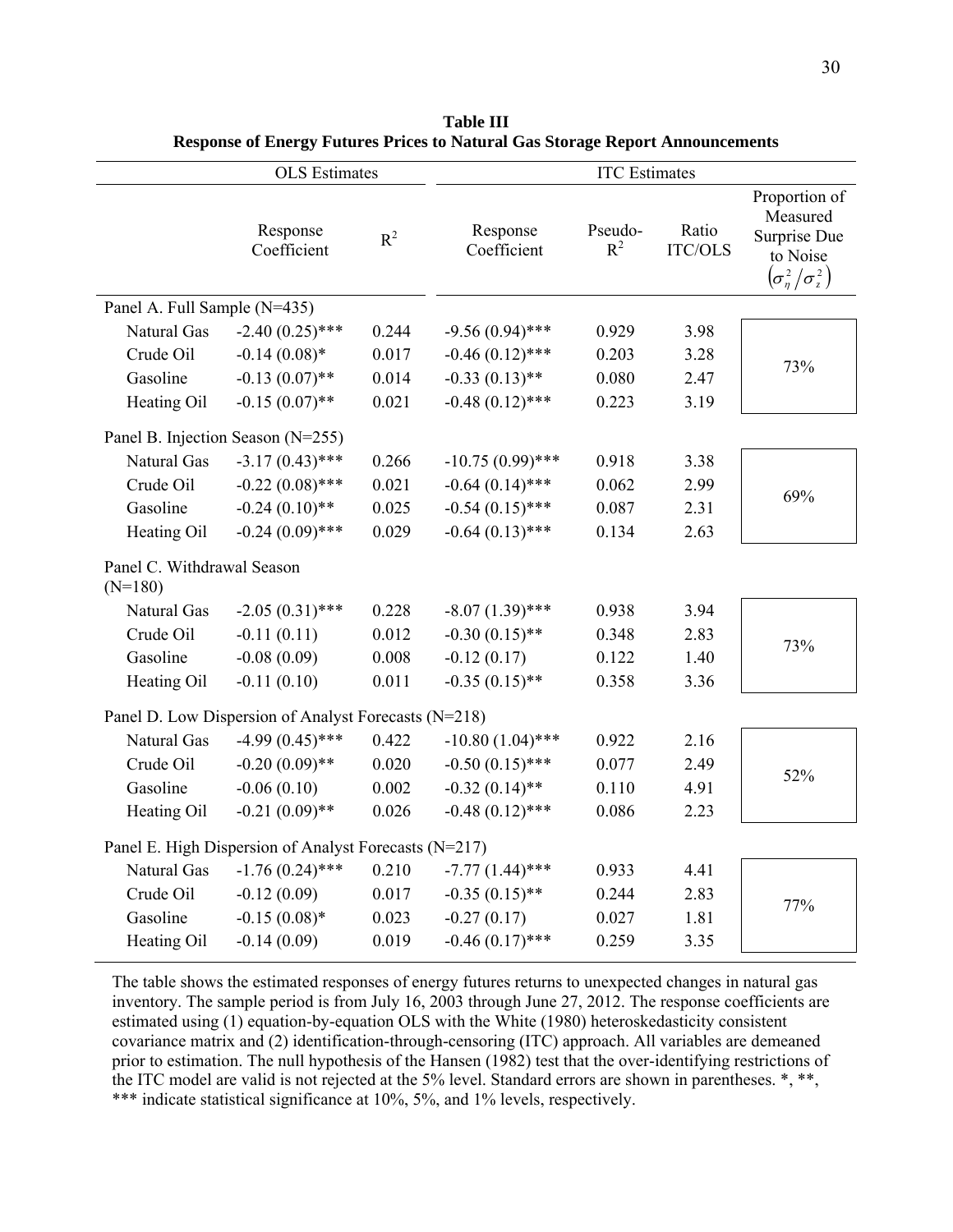|                                                    |             | Natural Gas Storage Report<br>Announcements |           | Petroleum Status Report<br>Announcements |           |           |  |
|----------------------------------------------------|-------------|---------------------------------------------|-----------|------------------------------------------|-----------|-----------|--|
|                                                    | Natural Gas | Crude Oil<br>Gasoline                       |           |                                          | Crude Oil | Gasoline  |  |
| Panel A. July 16, 2003 – December 11, 2009 (N=304) |             |                                             |           |                                          |           |           |  |
| Crude Oil                                          | $0.48***$   |                                             |           | $0.64***$                                |           |           |  |
| Gasoline                                           | $0.39***$   | $0.84***$                                   |           | $0.58***$                                | $0.84***$ |           |  |
| Heating Oil                                        | $0.50***$   | $0.87***$                                   | $0.83***$ | $0.65***$                                | $0.89***$ | $0.79***$ |  |
| Panel B. December 12, 2009 - June 27, 2012 (N=131) |             |                                             |           |                                          |           |           |  |
| Crude Oil                                          | 0.07        |                                             |           | $0.15*$                                  |           |           |  |
| Gasoline                                           | 0.03        | $0.84***$                                   |           | $0.19**$                                 | $0.81***$ |           |  |
| Heating Oil                                        | 0.03        | $0.88***$                                   | $0.91***$ | 0.14                                     | $0.88***$ | $0.81***$ |  |

**Table IV Event-Window Correlations of Energy Futures Returns Before and After December 11, 2009** 

The table shows Pearson correlations of energy futures returns in the event window from 5 minutes before to 10 minutes after the inventory announcement. The correlations of primary interest are shown in bold. \*, \*\*, \*\*\* indicate statistical significance at 10%, 5%, and 1% levels, respectively.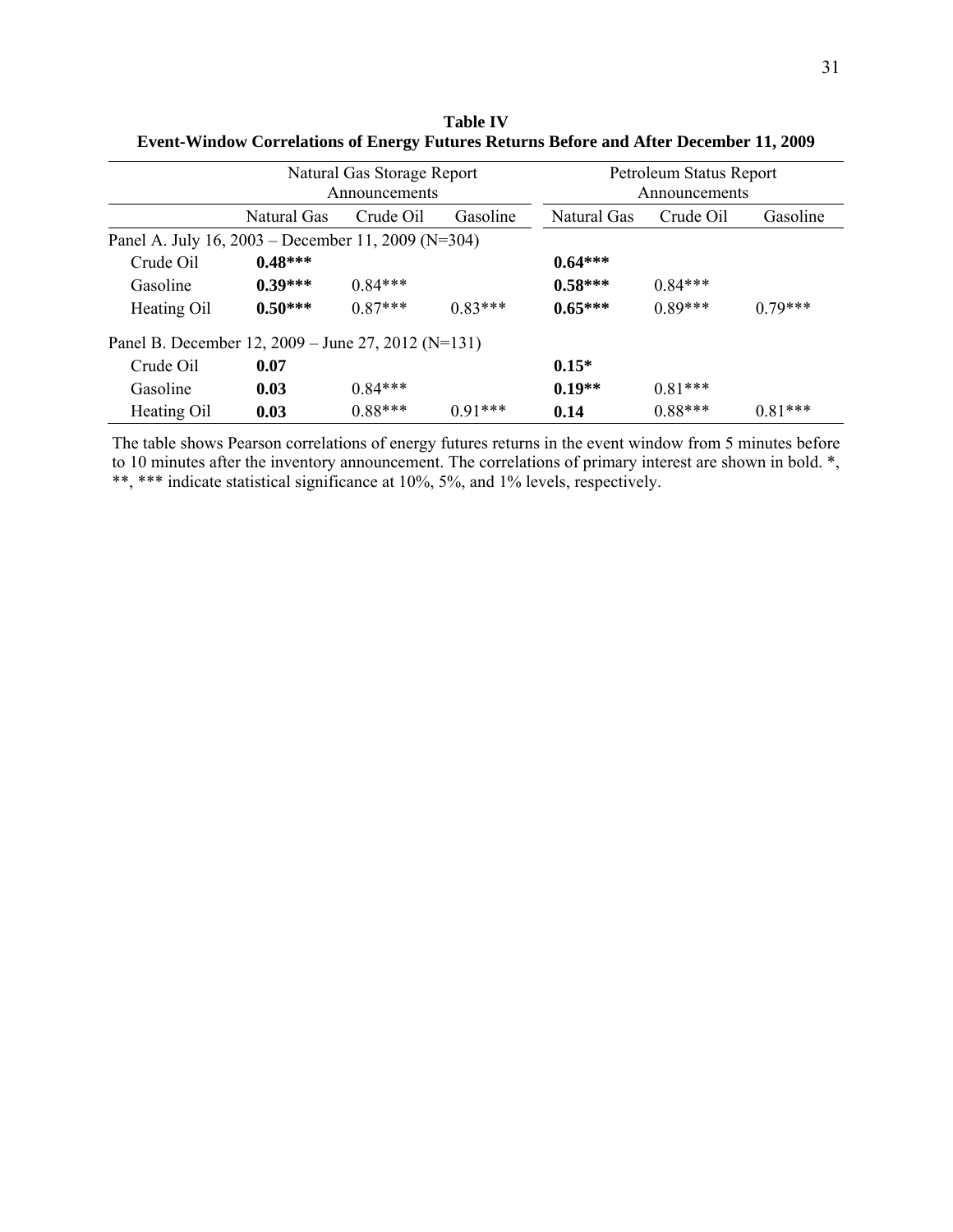|                                                    | <b>OLS</b> Estimates    |        |                         | <b>ITC</b> Estimates |                         |                                                                                                                                                                                                        |
|----------------------------------------------------|-------------------------|--------|-------------------------|----------------------|-------------------------|--------------------------------------------------------------------------------------------------------------------------------------------------------------------------------------------------------|
|                                                    | Response<br>Coefficient | $R^2$  | Response<br>Coefficient | Pseudo-<br>$R^2$     | Ratio<br><b>ITC/OLS</b> | Proportion of<br>Measured<br>Surprise Due<br>to Noise<br>$\left(\!\sigma_{\scriptscriptstyle \eta}^{\scriptscriptstyle 2}\left/\sigma_{\scriptscriptstyle \zeta}^{\scriptscriptstyle 2}\right.\right)$ |
| Panel A. July 16, 2003 – December 11, 2009 (N=304) |                         |        |                         |                      |                         |                                                                                                                                                                                                        |
| Natural Gas                                        | $-2.03(0.26)$ ***       | 0.209  | $-9.54(1.29)$ ***       | 0.912                | 4.71                    |                                                                                                                                                                                                        |
| Crude Oil                                          | $-0.15(0.09)*$          | 0.019  | $-0.60(0.16)$ ***       | 0.261                | 3.95                    | 78%                                                                                                                                                                                                    |
| Gasoline                                           | $-0.16(0.08)$ *         | 0.018  | $-0.46(0.18)$ **        | 0.060                | 2.93                    |                                                                                                                                                                                                        |
| Heating Oil                                        | $-0.18(0.09)$ **        | 0.026  | $-0.72(0.16)$ ***       | 0.237                | 4.04                    |                                                                                                                                                                                                        |
| Panel B. December 12, 2009 – June 27, 2012 (N=131) |                         |        |                         |                      |                         |                                                                                                                                                                                                        |
| Natural Gas                                        | $-4.44(0.54)$ ***       | 0.445  | $-9.98(0.98)$ ***       | 0.965                | 2.25                    |                                                                                                                                                                                                        |
| Crude Oil                                          | $-0.07(0.08)$           | 0.006  | $-0.07(0.09)$           | 0.006                | 0.98                    | 53%                                                                                                                                                                                                    |
| Gasoline                                           | $-0.02(0.07)$           | 0.0004 | $-0.01(0.09)$           | 0.051                | 0.42                    |                                                                                                                                                                                                        |
| Heating Oil                                        | $-0.01(0.08)$           | 0.0003 | $-0.02(0.08)$           | 0.118                | 1.57                    |                                                                                                                                                                                                        |

**Table V Response of Energy Futures Prices to Natural Gas Storage Report Announcements Before and After December 11, 2009** 

The table shows the estimated responses of energy futures returns to unexpected changes in natural gas inventory. The response coefficients are estimated using (1) equation-by-equation OLS with the White (1980) heteroskedasticity consistent covariance matrix and (2) identification-through-censoring (ITC) approach. All variables are demeaned prior to estimation. The null hypothesis of the Hansen (1982) test that the over-identifying restrictions of the ITC model are valid is not rejected at the 5% level. Standard errors are shown in parentheses. \*, \*\*, \*\*\* indicate statistical significance at 10%, 5%, and 1% levels, respectively.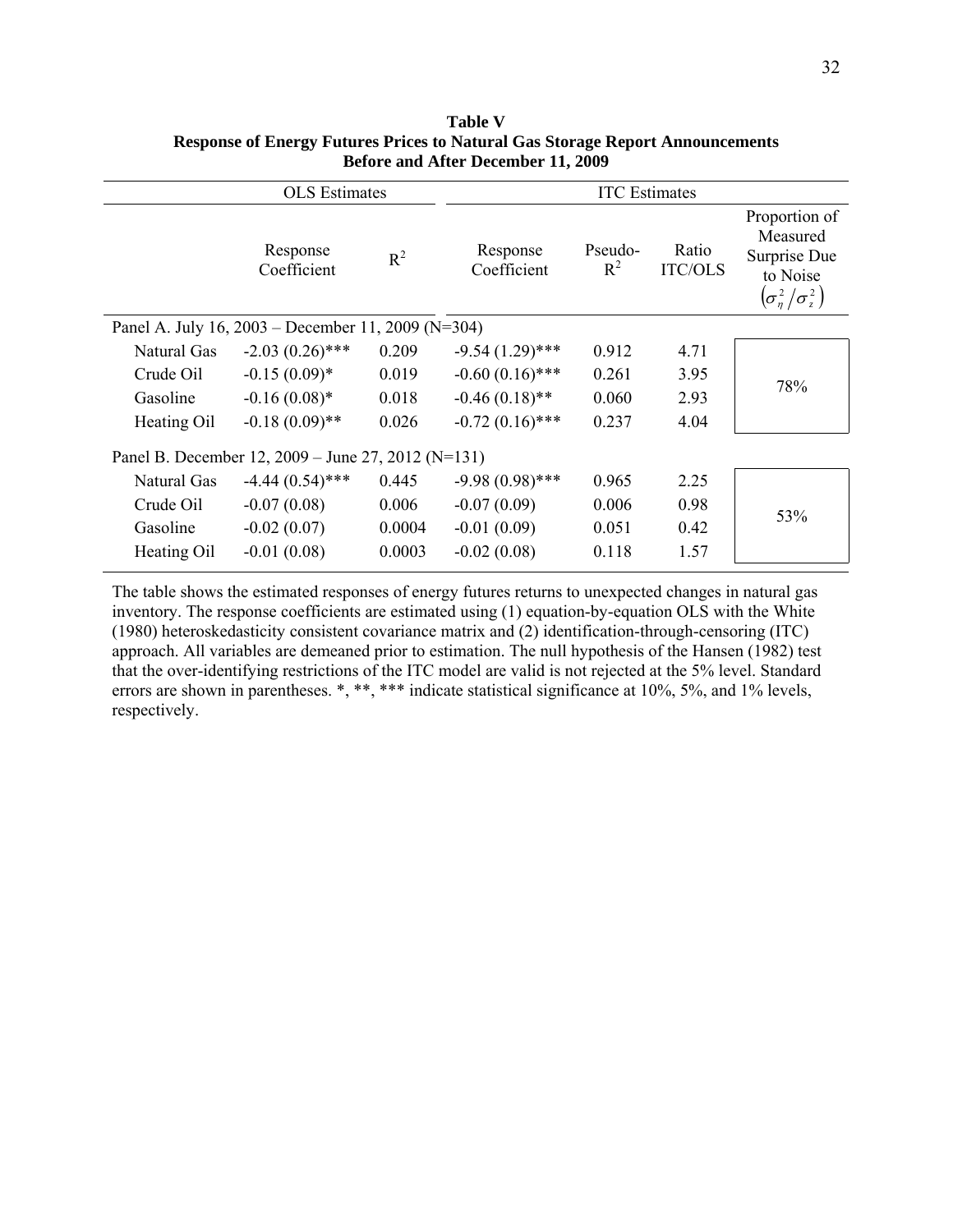|                                                    |                                                                        | <b>OLS</b> Estimates |                        |       | <b>ITC</b> Estimates  |                      |                        |                  |                             |
|----------------------------------------------------|------------------------------------------------------------------------|----------------------|------------------------|-------|-----------------------|----------------------|------------------------|------------------|-----------------------------|
|                                                    | Crude Oil<br>Surprise                                                  | Gasoline<br>Surprise | Distillate<br>Surprise | $R^2$ | Crude Oil<br>Surprise | Gasoline<br>Surprise | Distillate<br>Surprise | Pseudo-<br>$R^2$ | Average<br>Ratio<br>ITC/OLS |
| Panel A. July 16, 2003 – December 11, 2009 (N=304) |                                                                        |                      |                        |       |                       |                      |                        |                  |                             |
| Crude Oil                                          | $-0.59***$<br>(0.05)                                                   | $-0.36***$<br>(0.05) | $-0.24***$<br>(0.04)   | 0.477 | $-1.18***$<br>(0.16)  | $-0.59***$<br>(0.10) | $-0.34***$<br>(0.11)   | 0.824            | 1.67                        |
| Gasoline                                           | $-0.37***$<br>(0.06)                                                   | $-0.77***$<br>(0.07) | $-0.20***$<br>(0.06)   | 0.498 | $-0.60***$<br>(0.13)  | $-1.35***$<br>(0.14) | $-0.26**$<br>(0.11)    | 0.822            | 1.56                        |
| Heating Oil                                        | $-0.44***$<br>(0.04)                                                   | $-0.27***$<br>(0.04) | $-0.47***$<br>(0.04)   | 0.502 | $-0.80***$<br>(0.12)  | $-0.44***$<br>(0.09) | $-0.77***$<br>(0.12)   | 0.820            | 1.71                        |
| Natural Gas                                        | $-0.23***$<br>(0.04)                                                   | $-0.20***$<br>(0.04) | $-0.21***$<br>(0.04)   | 0.259 | $-0.43**$<br>(0.11)   | $-0.27***$<br>(0.07) | $-0.29***$<br>(0.09)   | 0.493            | 1.53                        |
|                                                    | Proportion of Measured Surprise Due to Noise $(\sigma_n^2/\sigma_1^2)$ |                      |                        |       | 54%                   | 44%                  | 44%                    |                  |                             |
| Panel B. December 12, 2009 – June 27, 2012 (N=131) |                                                                        |                      |                        |       |                       |                      |                        |                  |                             |
| Crude Oil                                          | $-0.23***$<br>(0.04)                                                   | $-0.17***$<br>(0.05) | $-0.07*$<br>(0.04)     | 0.303 | $-0.62***$<br>(0.19)  | $-0.39***$<br>(0.11) | $-0.14$<br>(0.09)      | 0.658            | 2.30                        |
| Gasoline                                           | $-0.13***$<br>(0.04)                                                   | $-0.34***$<br>(0.05) | $-0.02$<br>(0.04)      | 0.358 | $-0.24$<br>(0.18)     | $-0.84***$<br>(0.18) | $-0.09$<br>(0.10)      | 0.773            | 3.06                        |
| Heating Oil                                        | $-0.16***$<br>(0.04)                                                   | $-0.13***$<br>(0.04) | $-0.14***$<br>(0.03)   | 0.336 | $-0.33**$<br>(0.16)   | $-0.31***$<br>(0.10) | $-0.41$ ***<br>(0.11)  | 0.739            | 2.49                        |
| Natural Gas                                        | $-0.06$<br>(0.04)                                                      | $-0.07**$<br>(0.03)  | 0.01<br>(0.02)         | 0.051 | $-0.11$<br>(0.08)     | $-0.14**$<br>(0.07)  | $-0.02$<br>(0.07)      | 0.048            | 1.87                        |
|                                                    | Proportion of Measured Surprise Due to Noise $(\sigma^2/\sigma^2)$     |                      |                        |       | 64%                   | 58%                  | 65%                    |                  |                             |

**Table VI Response of Energy Futures Prices to Petroleum Status Report Announcements Before and After December 11, 2009** 

The table shows the estimated responses of energy futures returns to Petroleum Status Report announcements. The response coefficients are estimated using (1) equation-by-equation OLS with the White (1980) heteroskedasticity consistent covariance matrix and (2) identification-through-censoring (ITC) approach. All variables are demeaned prior to estimation. The null hypothesis of the Hansen (1982) test that the over-identifying restrictions of the ITC model are valid is not rejected at the 5% level. Standard errors are shown in parentheses. \*, \*\*\* indicate statistical significance at 10%, 5%, and 1% levels, respectively.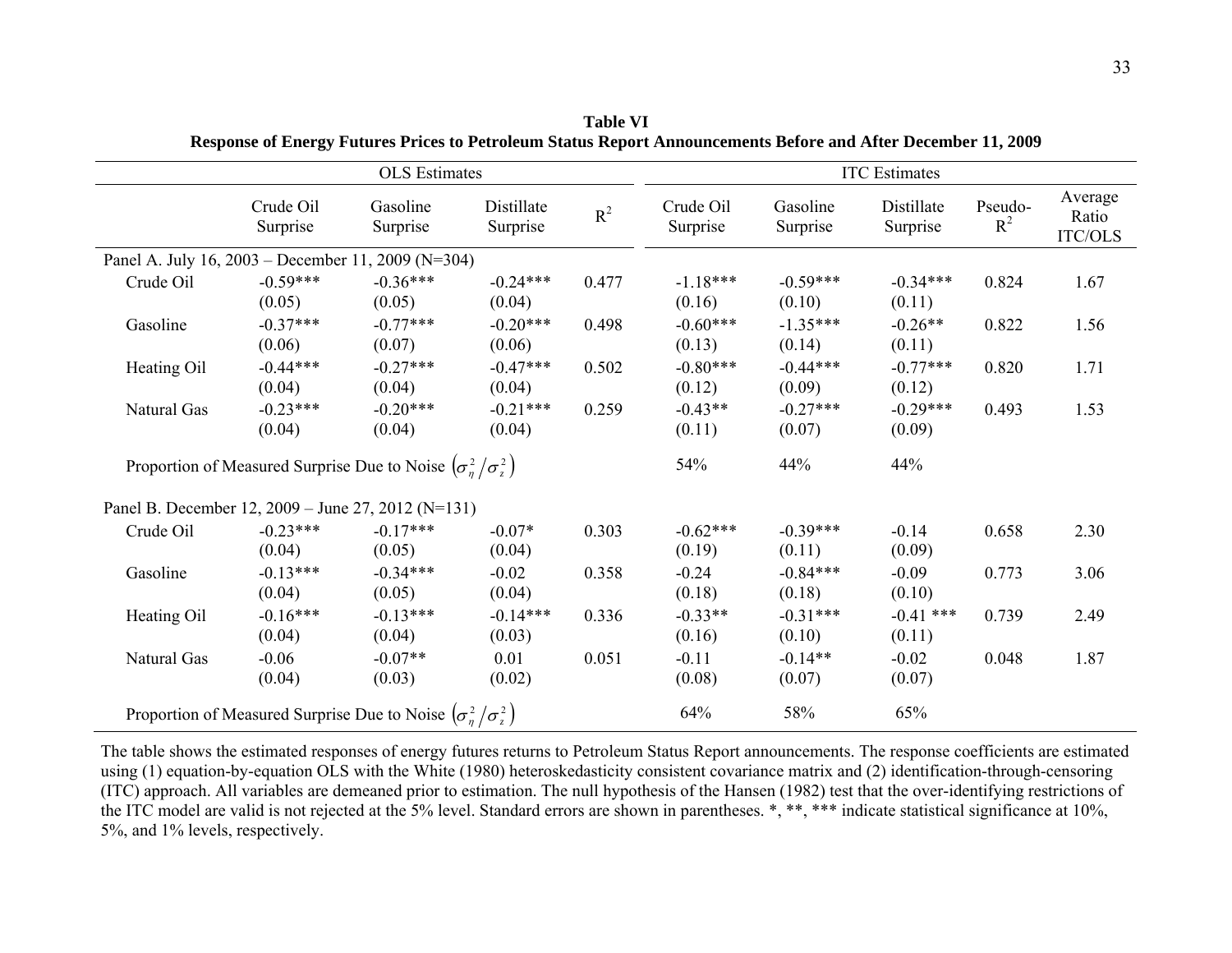**Figure 1 Petroleum and Natural Gas Inventory**





Panel B. Natural Gas Inventory

Source: http://www.eia.gov/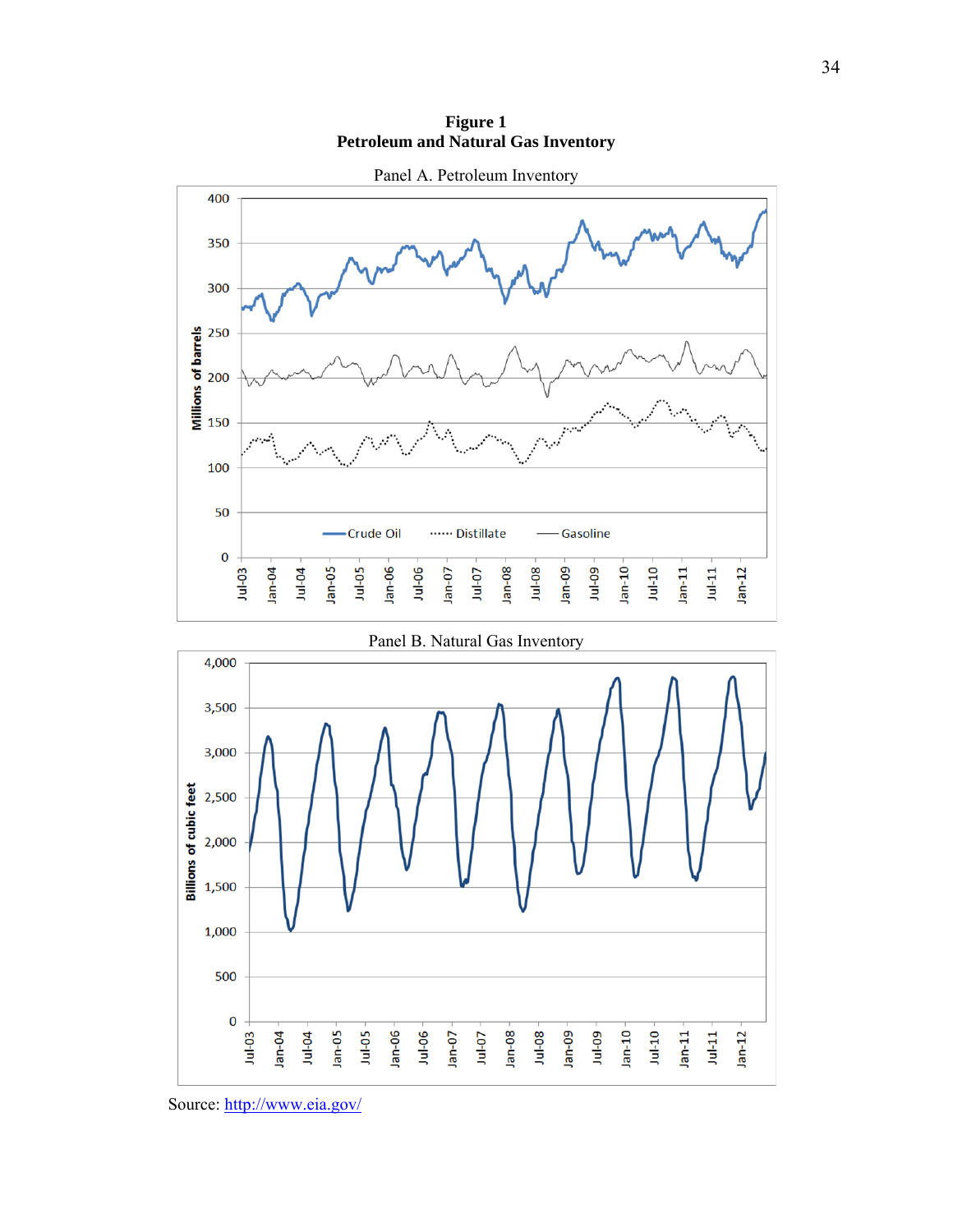**Figure 2 Futures Returns around Inventory Announcements**



Panel B. Natural Gas Futures Returns around Natural Gas Storage Report Announcements

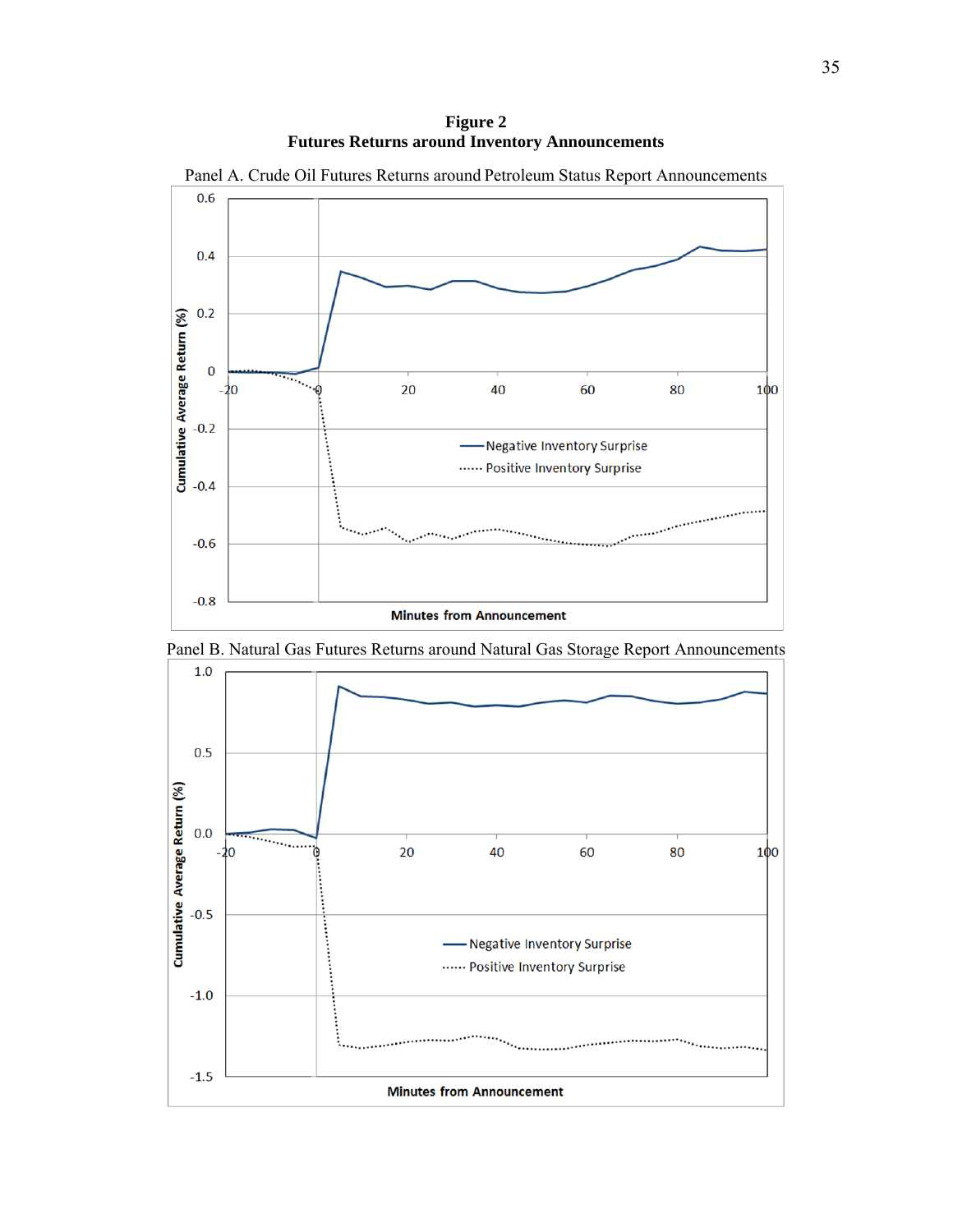

**Figure 3 Standard Deviation of Analyst Forecasts for Natural Gas Inventory Changes**

Shaded areas represent the withdrawal season (November through March).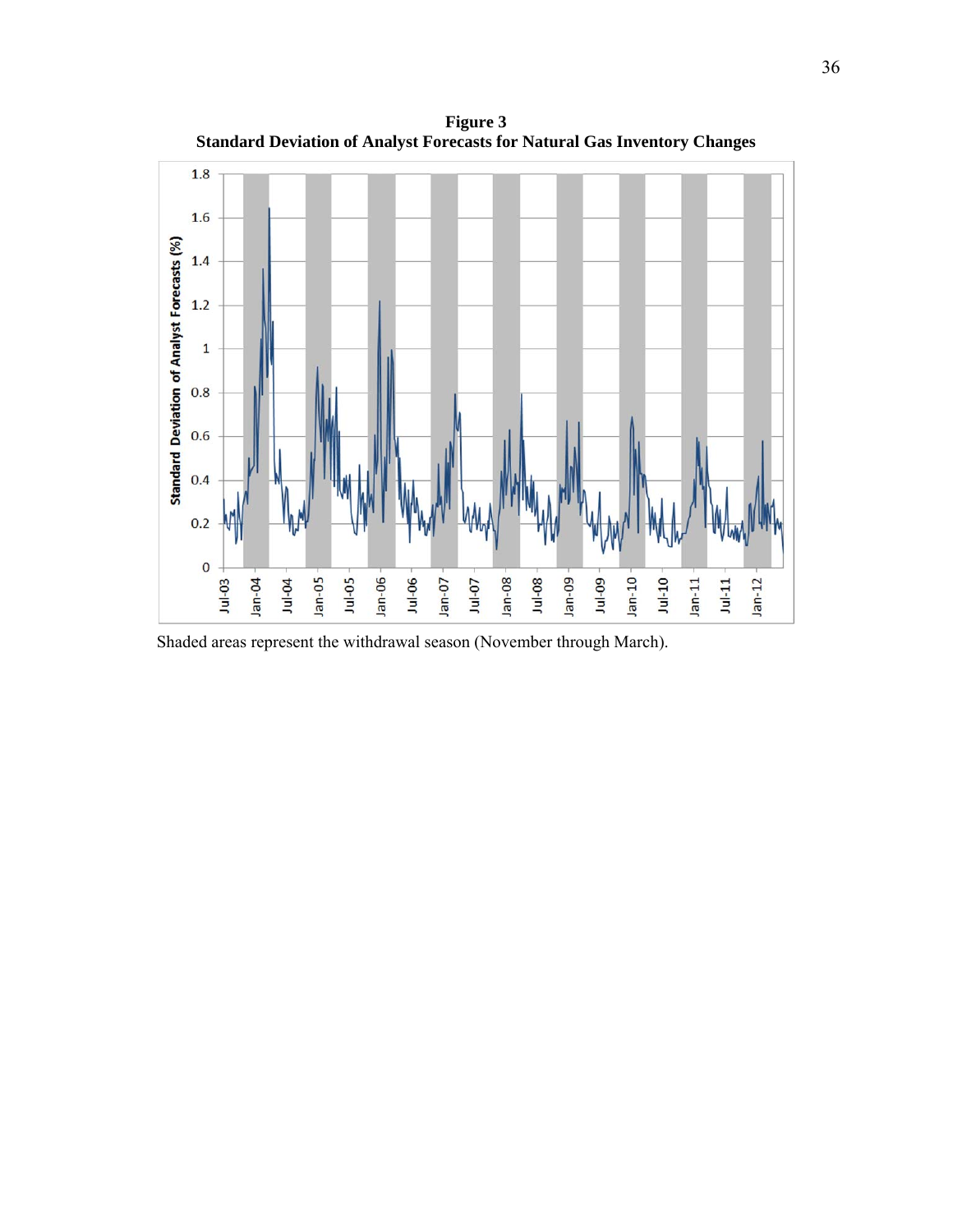**Figure 4 Weekly Spot Natural Gas and Crude Oil Prices**



Source: http://www.eia.gov/.

Energy equivalent price of crude oil is computed by dividing the WTI crude oil price per barrel by 5.825.